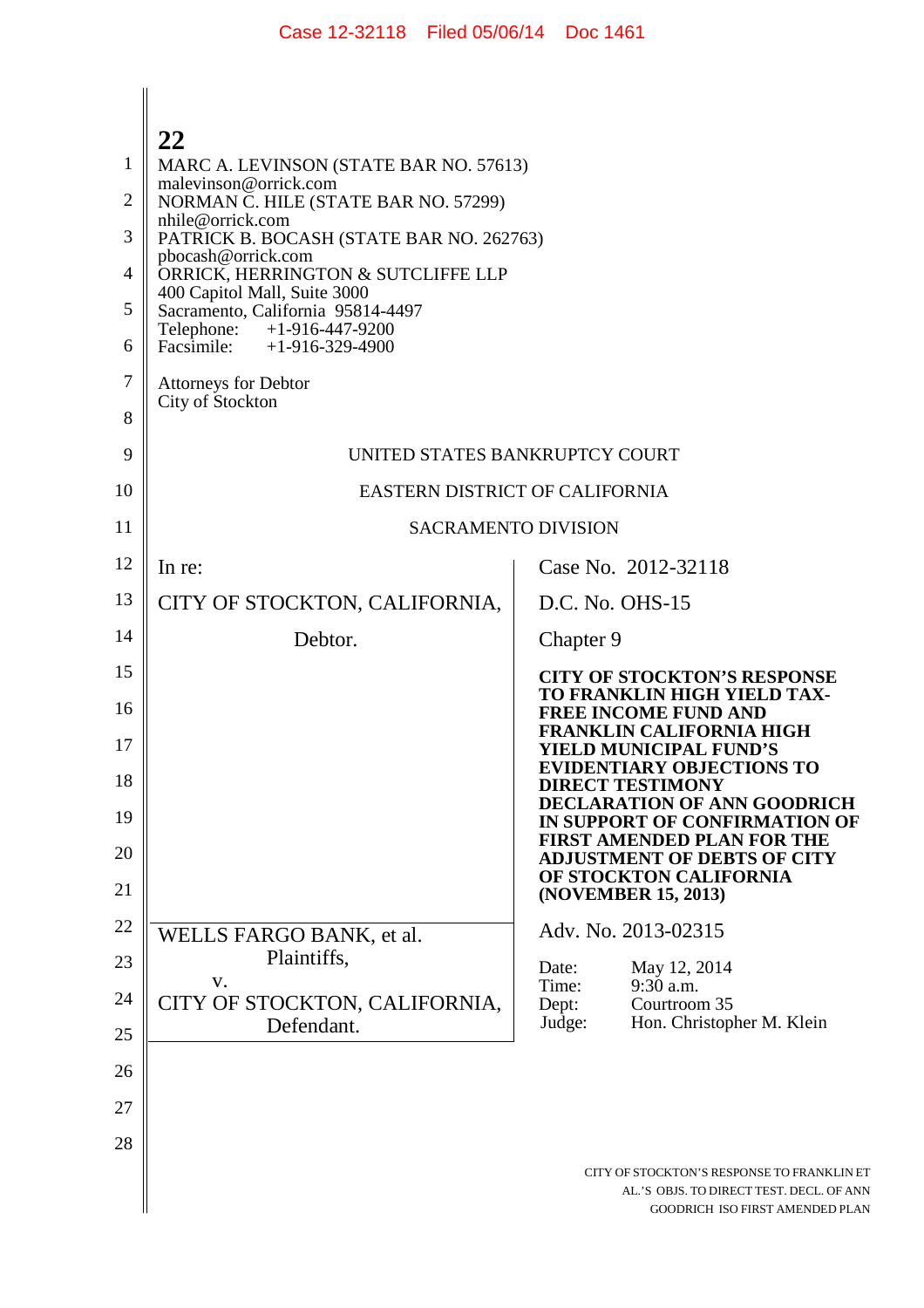$\begin{array}{c} \hline \end{array}$ 

| $\mathbf{1}$   |                                                                                                    | Pursuant to paragraph 44 of the Order Governing The Disclosure And Use Of Discovery    |                                                                                                                                                            |
|----------------|----------------------------------------------------------------------------------------------------|----------------------------------------------------------------------------------------|------------------------------------------------------------------------------------------------------------------------------------------------------------|
| $\overline{2}$ | Information And Scheduling Dates, Etc. [Dkt. Nos. 1224 (Case), 16 (Proceeding)], as amended        |                                                                                        |                                                                                                                                                            |
| 3              | by the Order Modifying Order Governing The Disclosure And Use Of Discovery Information             |                                                                                        |                                                                                                                                                            |
| $\overline{4}$ | And Scheduling Dates, Etc. [Dkt. Nos. 1242 (Case), 18 (Proceeding)] (collectively, the "Orders"),  |                                                                                        |                                                                                                                                                            |
| 5              | the City of Stockton, California (the "City"), the debtor and defendant in the above-captioned     |                                                                                        |                                                                                                                                                            |
| 6              | case and adversary proceeding, hereby submits the following responses to Franklin High Yield       |                                                                                        |                                                                                                                                                            |
| 7              | Tax-Free Income Fund and Franklin California High Yield Municipal Fund's (collectively,            |                                                                                        |                                                                                                                                                            |
| 8              | "Franklin's") Evidentiary Objections to Direct Testimony Declaration of Ann Goodrich In            |                                                                                        |                                                                                                                                                            |
| 9              | Support Of Confirmation Of First Amended Plan For The Adjustment Of Debts Of City Of               |                                                                                        |                                                                                                                                                            |
| 10             | Stockton California (November 15, 2013) [Dkt. Nos. 1416 (Case), 105 (Proceeding)].                 |                                                                                        |                                                                                                                                                            |
| 11             |                                                                                                    | The City disagrees with all of Franklin's objections to Ms. Goodrich's declaration and |                                                                                                                                                            |
| 12             | submits that Franklin will have the opportunity to cross-examine Ms. Goodrich to address any       |                                                                                        |                                                                                                                                                            |
| 13             | alleged deficiencies in her declaration. However, to the extent the Court determines that any of   |                                                                                        |                                                                                                                                                            |
| 14             | Ms. Goodrich's statements in her declaration require clarification or additional foundational      |                                                                                        |                                                                                                                                                            |
| 15             | support, the City is prepared to provide live testimony at trial by Ms. Goodrich to clarify or lay |                                                                                        |                                                                                                                                                            |
| 16             | any foundation the Court deems necessary.                                                          |                                                                                        |                                                                                                                                                            |
| 17             | The City's responses to Franklin's specific objections follow:                                     |                                                                                        |                                                                                                                                                            |
| 18             | PARAGRAPH OBJECTED<br>TO                                                                           | <b>GROUNDS FOR</b><br><b>OBJECTION</b>                                                 | <b>RESPONSE TO</b><br><b>OBJECTION</b>                                                                                                                     |
| 19             |                                                                                                    |                                                                                        |                                                                                                                                                            |
| 20             | 5.<br>The SPOA MOU<br>resolved the disputed issue of                                               | Franklin objects to the<br>statements in this paragraph                                | The statements in this<br>paragraph do not violate FED.                                                                                                    |
| 21             | what claims SPOA members<br>hold against the City. The                                             | because Ms. Goodrich's<br>description of the MOU is not                                | R. EVID. 1002 because they<br>are not secondary evidence                                                                                                   |
| 22             | SPOA asserted that its<br>members have claims in the                                               | the best evidence of that<br>document. FED. R. EVID.                                   | being offered to prove the<br>content of a writing. See                                                                                                    |
| 23             | City's bankruptcy case<br>relating to the City's                                                   | 1002. Franklin further objects<br>to the underlined statements in                      | United States v. Mayans, 17<br>F.3d 1174, 1184-85 (9th Cir.                                                                                                |
| 24             | modification of its 2009 MOU<br>(pursuant to Declarations of                                       | this paragraph because they<br>lack foundation. FED. R.                                | 1994) (holding that the trial<br>court erred in sustaining best                                                                                            |
| 25             | Fiscal Emergency beginning<br>on or about May 26, 2010 and                                         | EVID. 602.                                                                             | evidence objections to<br>questions regarding witnesses'                                                                                                   |
| 26             | continuing in effect<br>thereafter) and in connection                                              |                                                                                        | understanding of the terms of<br>a written plea agreement).                                                                                                |
| 27             | with the treatment of the<br>SPOA and its members under                                            |                                                                                        | Even if they were, the<br>document on which Ms.                                                                                                            |
|                |                                                                                                    |                                                                                        |                                                                                                                                                            |
| 28             | the Pendency Plan. As                                                                              | $-2-$                                                                                  | Goodrich's testimony is based<br>CITY OF STOCKTON'S RESPONSE TO FRANKLIN ET<br>AL.'S OBJS. TO DIRECT TEST. DECL. OF ANN<br>GOODRICH ISO FIRST AMENDED PLAN |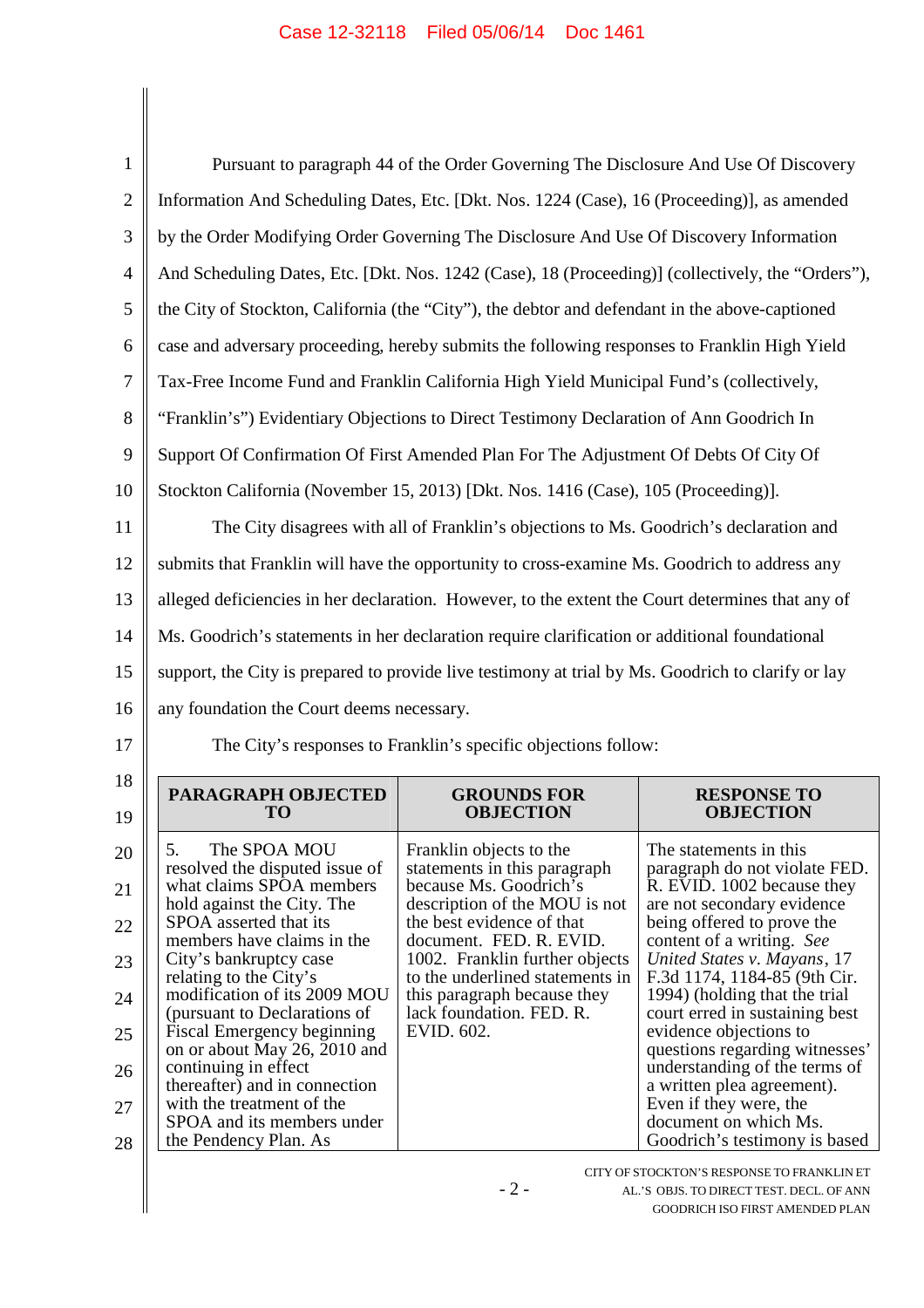$\begin{array}{c} \hline \end{array}$  $\parallel$ 

| $\mathbf{1}$<br>2 | PARAGRAPH OBJECTED<br><b>TO</b>                                   | <b>GROUNDS FOR</b><br><b>OBJECTION</b>                  | <b>RESPONSE TO</b><br><b>OBJECTION</b>                         |
|-------------------|-------------------------------------------------------------------|---------------------------------------------------------|----------------------------------------------------------------|
| 3                 | discussed on page 55 of<br>Exhibit A, SPOA alleges that           |                                                         | is attached as exhibit to her<br>declaration, and Franklin has |
| 4                 | these claims total more than<br>\$13 million. The City disputes   |                                                         | not raised a genuine issue as<br>to the authenticity of that   |
| 5                 | these claims, and asserts that,<br>if the claims were allowed,    |                                                         | document.                                                      |
| 6                 | they would be allowed in an<br>amount less than \$13 million.     |                                                         | The underlined statements do<br>not lack foundation under      |
| 7                 | In consideration of resolving                                     |                                                         | FED R. EVID. 602 because<br>they are based upon Ms.            |
|                   | their disagreement regarding<br>this issue, the City, pursuant    |                                                         | Goodrich's knowledge and<br>experience as a consultant and     |
| 8                 | to the MOU, agreed that these<br>claims will be deemed            |                                                         | labor relations project<br>manager retained by the City        |
| 9                 | allowed in the bankruptcy<br>case in the aggregate amount         |                                                         | since January 9, 2011, in<br>which such capacity as the        |
| 10                | of \$8.5 million and will credit<br>22 additional hours of paid   |                                                         | City's labor relations project                                 |
| 11                | leave in fiscal year ("FY")<br>2012-13 to SPOA members            |                                                         | manager, she coordinates the<br>City's labor negotiations with |
| 12                | who were employed during<br>FY 2010-2011 and/or 2011-             |                                                         | all of its employee groups and<br>prepares recommendations for |
| 13                | 2012 and who were currently<br>employed at the time of            |                                                         | the City regarding its<br>negotiations, as described           |
| 14                | ratification of the MOU. The<br>MOU further deems that the        |                                                         | more fully in her declaration.<br>To the extent necessary, the |
| 15                | claims of SPOA members<br>shall be satisfied under the            |                                                         | City will make an offer of<br>proof at trial.                  |
| 16                | Plan by crediting SPOA<br>members employed during                 |                                                         |                                                                |
| 17                | FY 2010-2011 and/or FY                                            |                                                         |                                                                |
| 18                | 2011-2012 11 additional paid<br>leave hours in the fiscal year    |                                                         |                                                                |
| 19                | of approval of the Plan and 11<br>additional paid leave hours in  |                                                         |                                                                |
| 20                | the fiscal year after approval<br>of the Plan. This benefit shall |                                                         |                                                                |
| 21                | only apply to those employees<br>who were employed during         |                                                         |                                                                |
| 22                | some portion of the period<br>July 1, 2010 and July 1, 2012       |                                                         |                                                                |
| 23                | and who are current<br>employees as of the date the               |                                                         |                                                                |
| 24                | Plan is approved by the<br><b>Bankruptcy Court.</b>               |                                                         |                                                                |
| 25                | Additionally, SPOA gave up<br>all future retiree medical          |                                                         |                                                                |
| 26                | benefits for no additional<br>compensation in bankruptcy.         |                                                         |                                                                |
| 27                |                                                                   |                                                         |                                                                |
| 28                | Thus, the MOU<br>6.<br>provides each eligible SPOA                | Franklin objects to the<br>statements in this paragraph | The statements in this<br>paragraph do not violate FED.        |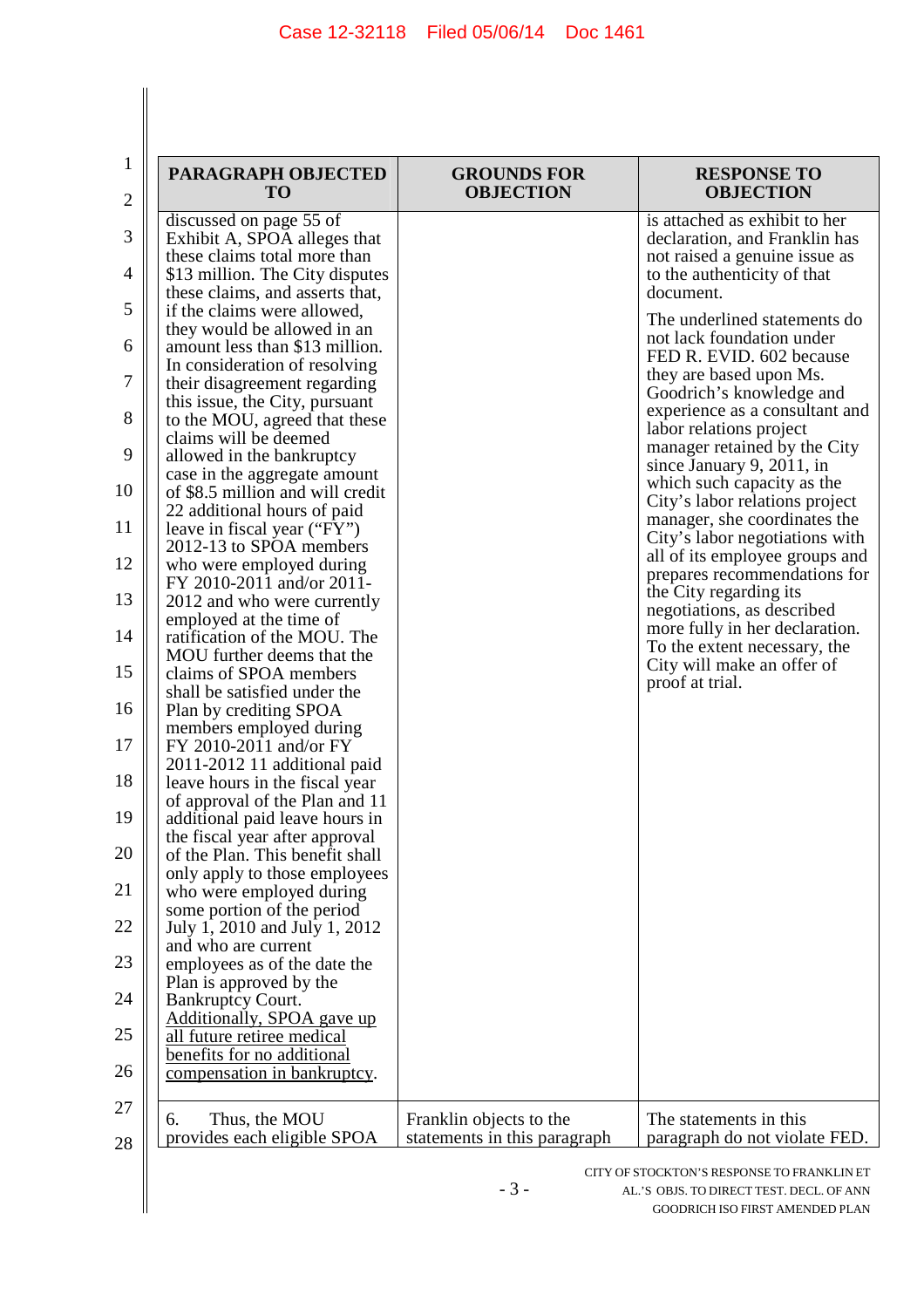$\begin{array}{c} \hline \end{array}$  $\parallel$ 

| $\mathbf{1}$   |                                                                   |                                                               |                                                                 |
|----------------|-------------------------------------------------------------------|---------------------------------------------------------------|-----------------------------------------------------------------|
| $\overline{c}$ | PARAGRAPH OBJECTED<br><b>TO</b>                                   | <b>GROUNDS FOR</b><br><b>OBJECTION</b>                        | <b>RESPONSE TO</b><br><b>OBJECTION</b>                          |
| 3              | member with 44 hours of<br>additional paid leave time             | because Ms. Goodrich's<br>description of the MOU is not       | R. EVID. 1002 because they<br>are not secondary evidence        |
| 4              | through $FY$ 2014-15. The<br>additional paid leave hours          | the best evidence of that<br>document. FED. R. EVID.          | being offered to prove the<br>content of a writing. See         |
| 5              | have no cash value and are<br>lost if not used during             | 1002.                                                         | United States v. Mayans, 17<br>F.3d 1174, 1184-85 (9th Cir.     |
| 6              | employment. Pursuant to the<br>MOU, the provision of these        |                                                               | 1994) (holding that the trial<br>court erred in sustaining best |
| 7              | hours shall be the sole<br>compensation for the claims            |                                                               | evidence objections to<br>questions regarding witnesses'        |
| 8              | of SPOA and its members.<br>The additional 22 hours               |                                                               | understanding of the terms of<br>a written plea agreement).     |
| 9              | additional paid leave credit in<br>the fiscal year of approval of |                                                               | Even if they were, the<br>document on which Ms.                 |
| 10             | the Plan and the following                                        |                                                               | Goodrich's testimony is based                                   |
|                | fiscal year are contingent<br>upon confirmation of the Plan       |                                                               | is attached as exhibit to her<br>declaration, and Franklin has  |
| 11             | and on the Plan becoming<br>effective. The City will honor        |                                                               | not raised a genuine issue as<br>to the authenticity of that    |
| 12             | the SPOA Claims held by                                           |                                                               | document.                                                       |
| 13             | SPOA members on the terms<br>and conditions set forth in the      |                                                               |                                                                 |
| 14             | SPOA MOU.                                                         |                                                               |                                                                 |
|                | During the better<br>7.                                           | Franklin objects to the                                       | The underlined statements are                                   |
| 15             | economic times of the 1990s<br>and 2000s, the City approved       | underlined statements in this<br>paragraph because they offer | valid lay opinion testimony<br>under FED. R. EVID. 701          |
| 16             | labor contracts that greatly<br>expanded its retiree health       | improper opinion testimony<br>that is not rationally based on | because they are rationally<br>based on Ms. Goodrich's          |
| 17             | insurance commitments by                                          | Ms. Goodrich's perception                                     | perception, helpful to clearly                                  |
| 18             | promising lifetime retiree<br>health benefits for a City          | and not helpful to clearly<br>understand Ms. Goodrich's       | understanding her testimony<br>and helpful to determining at    |
| 19             | retiree and one dependent<br>without imposing any                 | testimony or to determine a<br>fact in issue. FED. R.         | least one fact in issue. The<br>underlined statements are also  |
|                | minimum service                                                   | EVID. 701. Franklin further                                   | based on Ms. Goodrich's                                         |
| 20             | requirements. As Teresia<br>Zadroga-Haase testified in her        | objects to the statements in<br>this paragraph because Ms.    | knowledge and experience as<br>a consultant and labor           |
| 21             | first declaration in support of<br>the City's eligibility for     | Goodrich's description of<br>Segal's analyses are not the     | relations project manager<br>retained by the City since         |
| 22             | bankruptcy relief [Dkt. No.<br>21], the retiree health benefits   | best evidence of those<br>documents. FED. R. EVID.            | January 9, 2011, in which<br>such capacity as the City's        |
| 23             | promised in these agreements                                      | 1002.                                                         | labor relations project                                         |
| 24             | were generally uncapped. The<br>total cost to the City of these   |                                                               | manager, she coordinates the<br>City's labor negotiations with  |
| 25             | benefits for the approximately<br>1100 retirees receiving         |                                                               | all of its employee groups and<br>prepares recommendations for  |
| 26             | benefits on July 1, 2012, over<br>the course of their lifetime,   |                                                               | the City regarding its                                          |
| 27             | were estimated by the Segal                                       |                                                               | negotiations.<br>The statements in this                         |
| 28             | Company ("Segal"), outside<br>licensed actuaries and              |                                                               | paragraph do not violate FED.<br>R. EVID. 1002 because they     |
|                | consultants to the City, to be                                    |                                                               |                                                                 |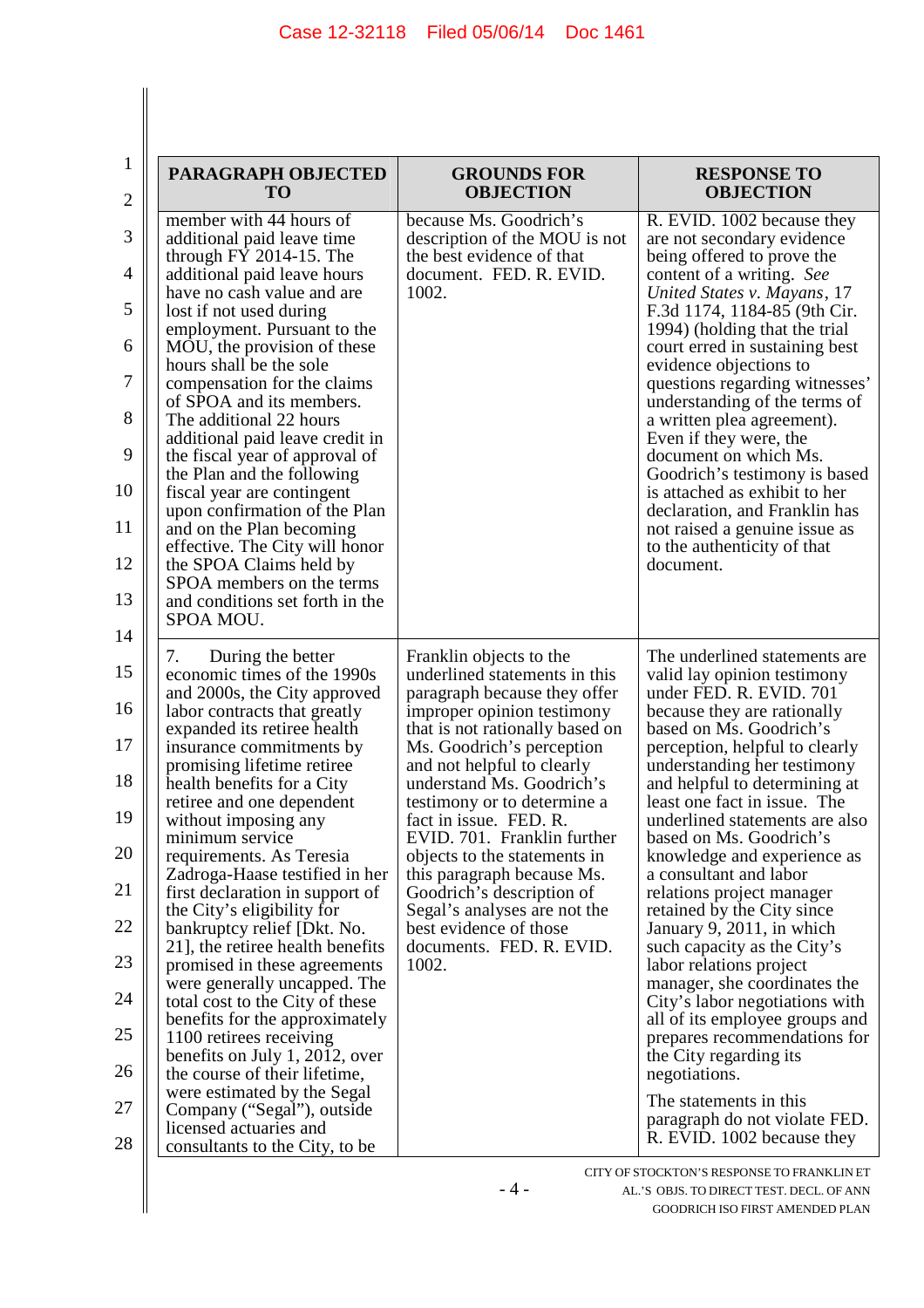| $\mathbf{1}$<br>2 | PARAGRAPH OBJECTED<br>TO                                                          | <b>GROUNDS FOR</b><br><b>OBJECTION</b>                                                 | <b>RESPONSE TO</b><br><b>OBJECTION</b>                                                       |
|-------------------|-----------------------------------------------------------------------------------|----------------------------------------------------------------------------------------|----------------------------------------------------------------------------------------------|
| 3                 | approximately \$545.9 million<br>as of the date of the filing of                  |                                                                                        | are not secondary evidence<br>being offered to prove the                                     |
| 4                 | the Plan. See City's Amended<br><b>List Of Creditors And Claims</b>               |                                                                                        | content of a writing. See<br>United States v. Mayans, 17                                     |
| 5                 | Pursuant To §§ 924 And 925<br>(Retiree Health Benefit                             |                                                                                        | F.3d 1174, 1184-85 (9th Cir.<br>1994) (holding that the trial                                |
| 6                 | Claims) [Dkt. No. 1150], p.<br>28. The Segal Company are                          |                                                                                        | court erred in sustaining best<br>evidence objections to                                     |
| 7                 | licensed actuaries qualified to<br>calculate medical claims and                   |                                                                                        | questions regarding witnesses'<br>understanding of the terms of                              |
| 8                 | post-employment benefits and<br>are a national firm with                          |                                                                                        | a written plea agreement).<br>Even if they were, the City                                    |
| 9                 | considerable experience in<br>these type of calculations. The                     |                                                                                        | has produced to Franklin all<br>of the documents on which                                    |
| 10                | methods used by Segal in<br>calculating these claims were                         |                                                                                        | Ms. Goodrich's testimony is<br>based, and Franklin has not                                   |
| 11                | within generally accepted<br>standards used by licensed                           |                                                                                        | raised a genuine issue as to<br>the authenticity of any of                                   |
| 12                | actuaries in the United States<br>and involved an internal peer                   |                                                                                        | these documents.                                                                             |
| 13                | review process.                                                                   |                                                                                        |                                                                                              |
| 14                | 10.<br>The City and the<br><b>Retirees Committee</b><br>subsequently entered into | Franklin objects to the<br>underlined statements in this<br>paragraph because they are | The underlined statements are.<br>sufficiently clear and are<br>neither speculative nor lack |
| 15                | extensive mediations refereed<br>by Judge Perris. Judge Perris'                   | vague, speculative, and lack<br>foundation. FED. R. EVID.                              | foundation under FED. R.<br>EVID. 602 because they are                                       |
| 16                | mediation proved successful,<br>and the City and the                              | 602. Franklin further objects<br>to the statements in this                             | based on Ms. Goodrich's<br>knowledge and experience as                                       |
| 17                | Committee entered into a<br>settlement resolving the                              | paragraph because they<br>contain improper opinion                                     | a consultant and labor<br>relations project manager                                          |
| 18                | <b>Retiree Health Benefit</b><br>Claims. The Retirees                             | testimony that is not rationally<br>based on Ms. Goodrich's                            | retained by the City since<br>January 9, 2011, in which                                      |
| 19                | Committee and their counsel<br>reviewed the methods used by                       | perception and not helpful to<br>clearly understand Ms.                                | such capacity as the City's<br>labor relations project                                       |
| 20                | the Segal Company in<br>calculation of the claims.                                | Goodrich's testimony or to<br>understand a fact in issue.                              | manager, she coordinates the<br>City's labor negotiations with                               |
| 21                | Under the settlement, the City<br>will pay the Retiree Health                     | FED. R. EVID. 701.                                                                     | all of its employee groups and<br>prepares recommendations for                               |
| 22                | <b>Benefit Claimants \$5.1</b><br>million in full satisfaction of                 |                                                                                        | the City regarding its<br>negotiations, as described                                         |
| 23                | the Retiree Health Benefit<br>Claims. This \$5.1 million will                     |                                                                                        | more fully in her declaration.<br>To the extent necessary, the                               |
| 24                | be divided among the retirees,<br>with some receiving a                           |                                                                                        | City will make an offer of<br>proof at trial.                                                |
| 25                | payment of approximately<br>\$460 dollars and retirees with                       |                                                                                        | The statements are valid lay<br>opinion testimony under FED.                                 |
| 26                | the highest claims receiving<br>approximately \$14,000. These                     |                                                                                        | R. EVID. 701 because they<br>are rationally based on Ms.                                     |
| 27                | are small amounts compared<br>to the lifetime benefits for a                      |                                                                                        | Goodrich's perception,                                                                       |
| 28                | fully paid medical plan for a                                                     |                                                                                        | helpful to clearly                                                                           |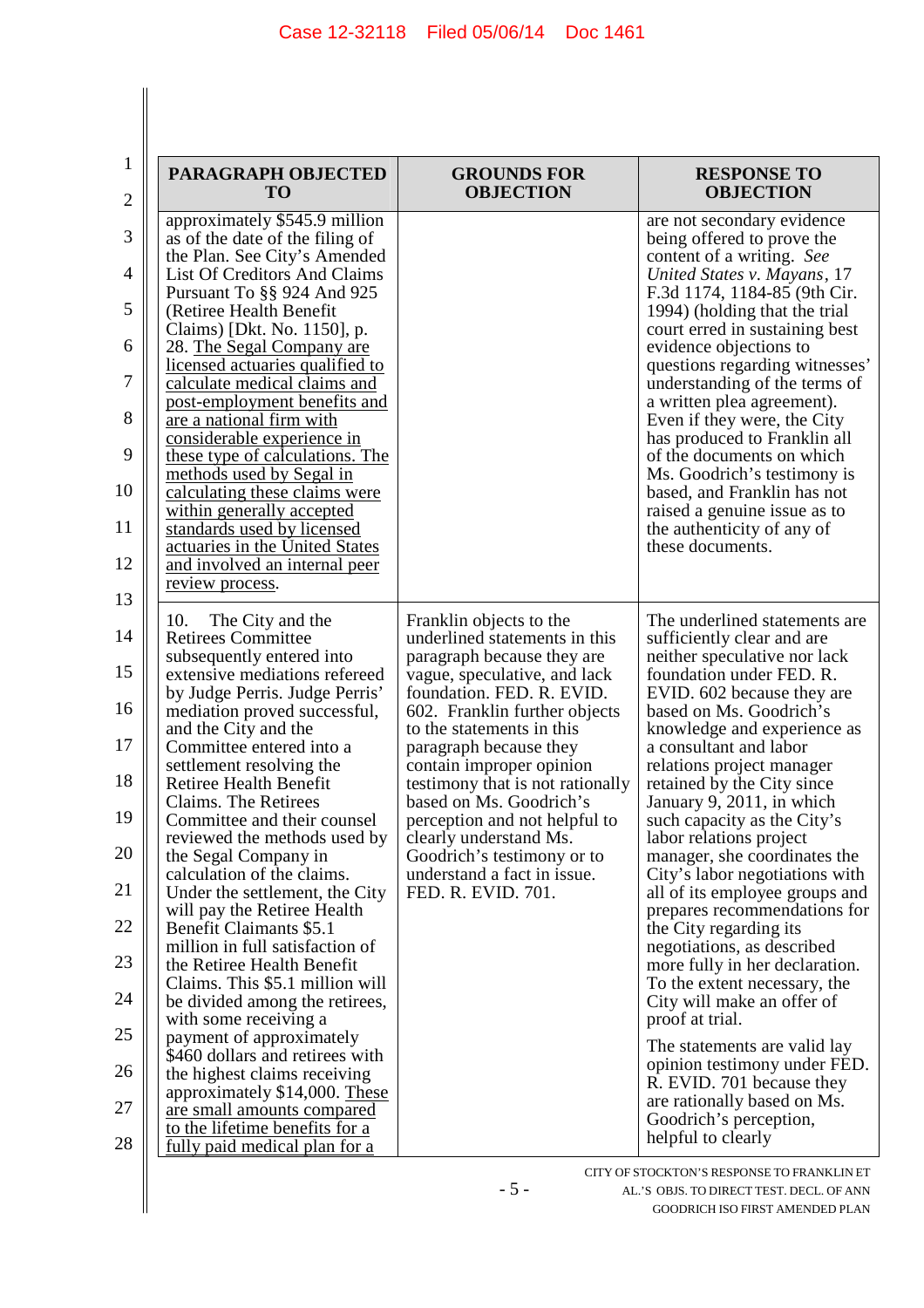$\begin{array}{c} \hline \end{array}$ 

| PARAGRAPH OBJECTED<br>TO                                                                                                                                                                                                                                                                                                                                                                                                                                                                                                                                                                                                                                                                                                                                                                                                                                                                                                                                  | <b>GROUNDS FOR</b><br><b>OBJECTION</b>                                                                                                                                                                                                                                                                                                                                                                                                                                                                                                                                                                                                                                                                                                                                                                                                                                                                              | <b>RESPONSE TO</b><br><b>OBJECTION</b>                                                                                                                                                                                                                                                                                                                                                                                                                                                                                                                                                                                                                                                                                                                                                                                                                                                                                                                                                                    |
|-----------------------------------------------------------------------------------------------------------------------------------------------------------------------------------------------------------------------------------------------------------------------------------------------------------------------------------------------------------------------------------------------------------------------------------------------------------------------------------------------------------------------------------------------------------------------------------------------------------------------------------------------------------------------------------------------------------------------------------------------------------------------------------------------------------------------------------------------------------------------------------------------------------------------------------------------------------|---------------------------------------------------------------------------------------------------------------------------------------------------------------------------------------------------------------------------------------------------------------------------------------------------------------------------------------------------------------------------------------------------------------------------------------------------------------------------------------------------------------------------------------------------------------------------------------------------------------------------------------------------------------------------------------------------------------------------------------------------------------------------------------------------------------------------------------------------------------------------------------------------------------------|-----------------------------------------------------------------------------------------------------------------------------------------------------------------------------------------------------------------------------------------------------------------------------------------------------------------------------------------------------------------------------------------------------------------------------------------------------------------------------------------------------------------------------------------------------------------------------------------------------------------------------------------------------------------------------------------------------------------------------------------------------------------------------------------------------------------------------------------------------------------------------------------------------------------------------------------------------------------------------------------------------------|
| retiree and one dependent. At<br>the low end, the settlement<br>payment would purchase<br>approximately 1-3 months of<br>a Medicare supplement plan<br>for an elderly retiree and at<br>the high end would purchase<br>an under age 65 retiree with a<br>spouse approximately 7-9<br>months of medical insurance.<br>Approximately 30% of<br>retirees are over age 65, while<br>70% are under. The terms of<br>the City's settlement with the<br>Committee are incorporated<br>into the Plan.                                                                                                                                                                                                                                                                                                                                                                                                                                                             |                                                                                                                                                                                                                                                                                                                                                                                                                                                                                                                                                                                                                                                                                                                                                                                                                                                                                                                     | understanding her testimony<br>and helpful to determining at<br>least one fact in issue. The<br>statements are also based on<br>Ms. Goodrich's knowledge<br>and experience as described<br>above. To the extent<br>necessary, the City will make<br>an offer of proof at trial.                                                                                                                                                                                                                                                                                                                                                                                                                                                                                                                                                                                                                                                                                                                           |
| In the Expert Report Of<br>11.<br>Charles M. Moore (the<br>"Moore Report"), Franklin's<br>expert disputes the calculation<br>of the retiree health benefit<br>claims. See Moore Report, at<br>15-18. Moore, who appears to<br>be an accountant with no local<br>government experience and<br>who is not a licensed actuary,<br>criticizes the method used by<br>the Segal Company's licensed<br>actuaries of using 3 years of<br>claims to establish a base of<br>medical claims in order to<br>calculate the projection of<br>future lifetime medical claims<br>for the $1,100$ retirees and their<br>dependents. While Moore<br>challenges this method, he<br>does not indicate what<br>alternative method should<br>have been used and does not<br>provide any documentation<br>that this method violates any<br>standards used by licensed<br>actuaries in the calculation of<br>future medical claims and<br>post-employment benefit<br>projections. | Franklin objects to the<br>statements in this paragraph<br>because Ms. Goodrich's<br>description of the Moore<br>Report is not the best<br>evidence of that document.<br>FED. R. EVID. 1002.<br>Franklin further objects to the<br>statements in this paragraph<br>because they assume facts not<br>in evidence and misstate the<br>opinions of Mr. Moore.<br>Franklin further objects to the<br>underlined statements in this<br>paragraph because they<br>contain improper opinion<br>testimony that is not rationally<br>based on Ms. Goodrich's<br>perception and not helpful to<br>clearly understand Ms.<br>Goodrich's testimony or to<br>determine a fact in issue.<br>FED. R. EVID. 701; see also<br>Britz Fertilizers, Inc. v. Bayer<br>Corp., 2009 U.S. Dist. LEXIS<br>57947, at *8-9 (E.D. Cal. June<br>$17, 2009$ ) (fact witness not<br>permitted to offer opinions to<br>rebut expert's methodology). | The statements in this<br>paragraph do not violate FED.<br>R. EVID. 1002 because they<br>are not secondary evidence<br>being offered to prove the<br>content of a writing. See<br>United States v. Mayans, 17<br>F.3d 1174, 1184-85 (9th Cir.<br>1994) (holding that the trial<br>court erred in sustaining best<br>evidence objections to<br>questions regarding witnesses'<br>understanding of the terms of<br>a written plea agreement).<br>Even if they were, Franklin is<br>in possession of the Moore<br>Report, which it filed with the<br>Court.<br>The statements do not assume.<br>facts not in evidence, and<br>Franklin has not identified<br>what facts it alleges the<br>statements assume. Further,<br>the statements do not misstate<br>the opinions of Mr. Moore.<br>The underlined statements are.<br>valid lay opinion testimony<br>under FED. R. EVID. 701<br>because they are rationally<br>based on Ms. Goodrich's<br>perception, helpful to clearly<br>understanding her testimony |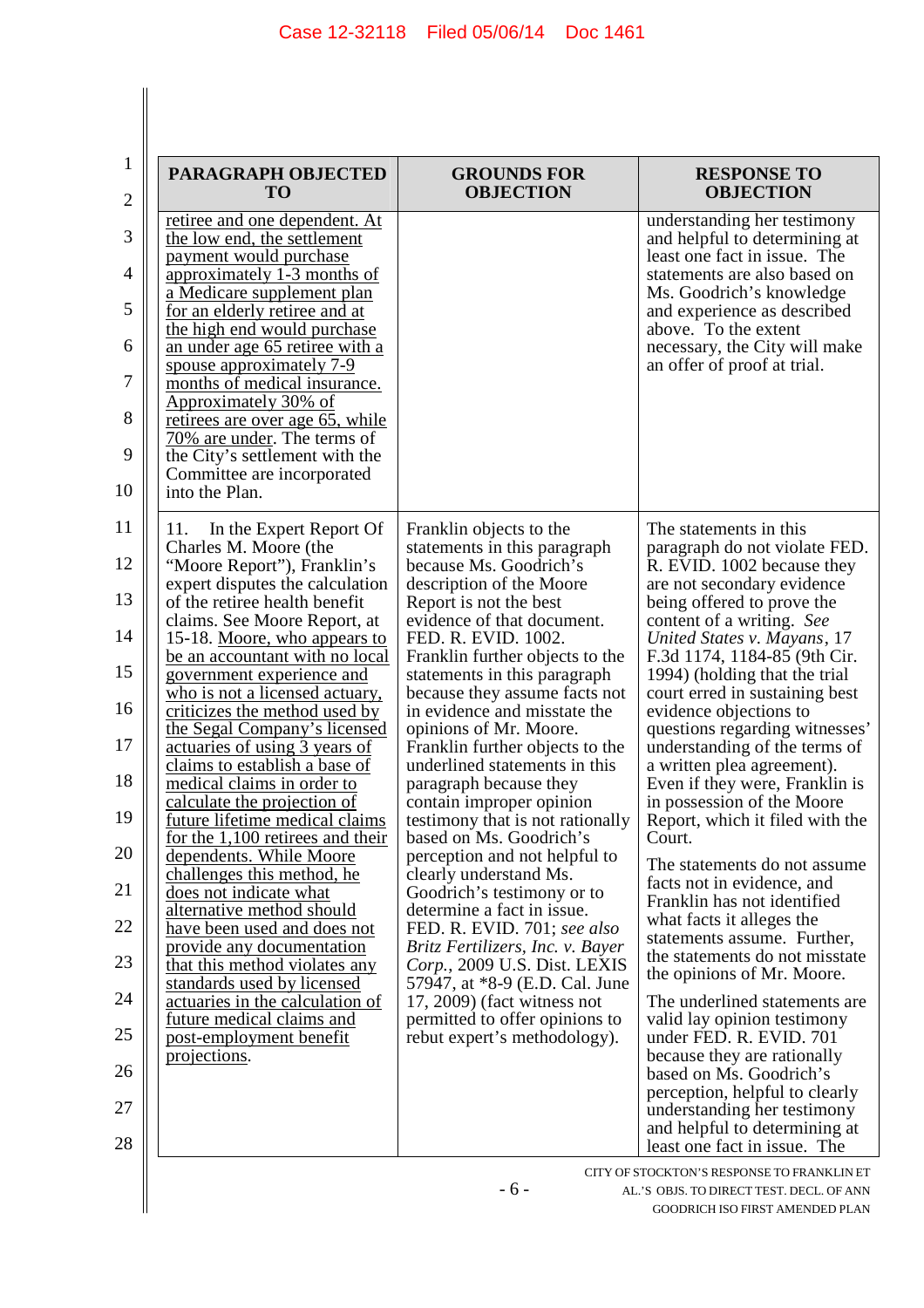| PARAGRAPH OBJECTED<br><b>TO</b> | <b>GROUNDS FOR</b><br><b>OBJECTION</b> | <b>RESPONSE TO</b><br><b>OBJECTION</b>                          |
|---------------------------------|----------------------------------------|-----------------------------------------------------------------|
|                                 |                                        | statements are also based on<br>Ms. Goodrich's knowledge        |
|                                 |                                        | and experience as a consultant                                  |
|                                 |                                        | and labor relations project<br>manager retained by the City     |
|                                 |                                        | since January 9, 2011, in<br>which such capacity as the         |
|                                 |                                        | City's labor relations project                                  |
|                                 |                                        | manager, she coordinates the<br>City's labor negotiations with  |
|                                 |                                        | all of its employee groups and                                  |
|                                 |                                        | prepares recommendations for<br>the City regarding its          |
|                                 |                                        | negotiations. To the extent<br>necessary, the City will make    |
|                                 |                                        | an offer of proof at trial. <i>Cf.</i>                          |
|                                 |                                        | Int'l Ass'n of Firefighters,<br>Local 1186 v. City of Vallejo,  |
|                                 |                                        | 48 B.R. 208, 292-93 (B.A.P.<br>9th Cir. 2009) (upholding the    |
|                                 |                                        | bankruptcy court's admission                                    |
|                                 |                                        | of the testimony of the City of<br>Vallejo's Assistant Finance  |
|                                 |                                        | Director regarding Vallejo's<br>financial conditions and        |
|                                 |                                        | constraints even though the                                     |
|                                 |                                        | testimony "arguably contained<br>legal conclusions" because the |
|                                 |                                        | testimony pertained to the<br>"complex[]" area of municipal     |
|                                 |                                        | accounting and promoted                                         |
|                                 |                                        | "judicial efficiency") (citing<br>FRE 701).                     |
|                                 |                                        | Furthermore, expert testimony                                   |
|                                 |                                        | may be rebutted by the<br>testimony of lay witnesses.           |
|                                 |                                        | United States v. Shackelford,<br>494 F.2d 67, 68, 75 (9th Cir.  |
|                                 |                                        | 1974) (holding that the                                         |
|                                 |                                        | government could rely<br>entirely on lay witnesses with         |
|                                 |                                        | percipient knowledge to rebut<br>the defendant's expert);       |
|                                 |                                        | United States v. Bennett, 908                                   |
|                                 |                                        | F.2d 189, 195 (7th Cir. 1990)<br>(government was not required   |
|                                 |                                        | to rebut expert testimony with                                  |
|                                 |                                        | its own expert because "it<br>may accomplish the same           |
|                                 |                                        | result by presenting lay<br>witnesses and other evidence        |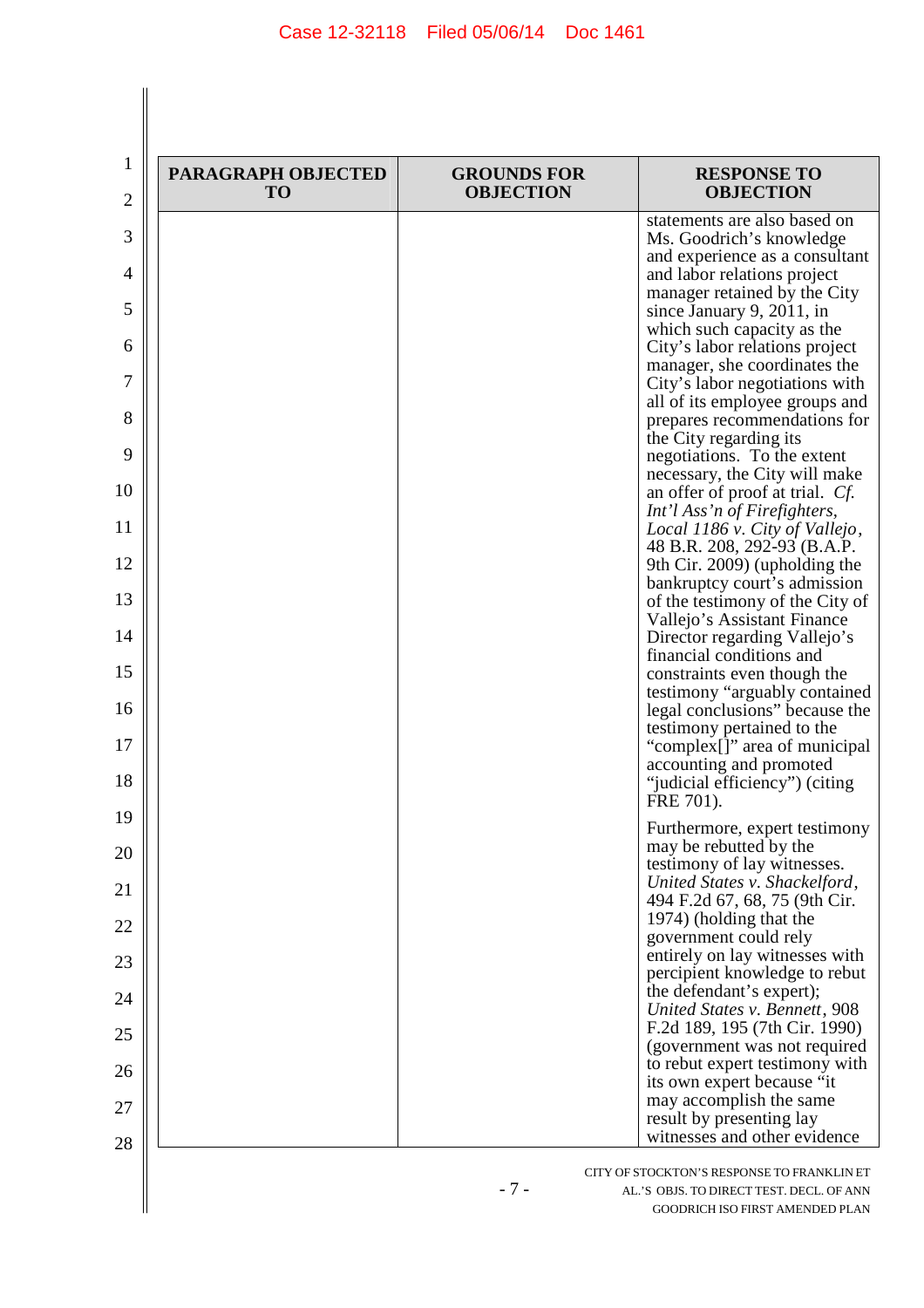| PARAGRAPH OBJECTED<br><b>TO</b>                                                                                                                                                                                                                                                                                                                                                                                                                                                                                                                                                                                                                                                                                                                                                                                                                                                                                                                                                                                                            | <b>GROUNDS FOR</b><br><b>OBJECTION</b>                                                                                                                                                                                                                                                                                                                                                                                                                                                                                                                                                                                                                                                                                                                                                                                                                         | <b>RESPONSE TO</b><br><b>OBJECTION</b>                                                                                                                                                                                                                                                                                                                                                                                                                                                                                                                                                                                                                                                                                                                                                                                                                                                                                                                                                                                                                                                                                                                                      |
|--------------------------------------------------------------------------------------------------------------------------------------------------------------------------------------------------------------------------------------------------------------------------------------------------------------------------------------------------------------------------------------------------------------------------------------------------------------------------------------------------------------------------------------------------------------------------------------------------------------------------------------------------------------------------------------------------------------------------------------------------------------------------------------------------------------------------------------------------------------------------------------------------------------------------------------------------------------------------------------------------------------------------------------------|----------------------------------------------------------------------------------------------------------------------------------------------------------------------------------------------------------------------------------------------------------------------------------------------------------------------------------------------------------------------------------------------------------------------------------------------------------------------------------------------------------------------------------------------------------------------------------------------------------------------------------------------------------------------------------------------------------------------------------------------------------------------------------------------------------------------------------------------------------------|-----------------------------------------------------------------------------------------------------------------------------------------------------------------------------------------------------------------------------------------------------------------------------------------------------------------------------------------------------------------------------------------------------------------------------------------------------------------------------------------------------------------------------------------------------------------------------------------------------------------------------------------------------------------------------------------------------------------------------------------------------------------------------------------------------------------------------------------------------------------------------------------------------------------------------------------------------------------------------------------------------------------------------------------------------------------------------------------------------------------------------------------------------------------------------|
|                                                                                                                                                                                                                                                                                                                                                                                                                                                                                                                                                                                                                                                                                                                                                                                                                                                                                                                                                                                                                                            |                                                                                                                                                                                                                                                                                                                                                                                                                                                                                                                                                                                                                                                                                                                                                                                                                                                                | and by undermining the<br>defense expert's credibility<br>through cross-examination.");<br>United States v. Mota, 598<br>F.2d 995, 999 (5th Cir. 1979)<br>(jury may find expert)<br>testimony "adequately"<br>rebutted by the observations<br>of mere laymen"); <i>Carpenter</i><br>v. United States, 264 F.2d 565<br>(4th Cir. 1959); Dusky v.<br>United States, 295 F.2d 743<br>(8th Cir. 1961).                                                                                                                                                                                                                                                                                                                                                                                                                                                                                                                                                                                                                                                                                                                                                                          |
| 12.<br>Moore acknowledges<br>that the City and Segal took<br>into account that when a<br>retiree turns age 65, the<br>federal Medicare program<br>becomes the primary<br>insurance for the retiree and<br>the City medical plan<br>becomes the secondary payor<br>of medical claims. This<br>reduces the dollar amount of<br>claims the City would have<br>paid for the retiree and their<br>dependent from age 65 until<br>the death of the retiree. Moore<br>does not note, however, that<br><u>Segal also took into account</u><br>plan deductibles and copays<br>in the calculation of paid<br>claims. Moore also ignores<br>that, since the City's under 65<br>retiree medical benefit is<br>limited by union collective<br>bargaining agreements to 15<br>years (and lifetime once the<br>retiree reaches age 65),<br>projections for young retirees<br>who would have exhausted<br>their 15 years of benefits prior<br>to age 65 were reduced as<br>well to reflect that they would<br>not have earned benefits for<br>those years. | Franklin objects to the<br>statements in this paragraph<br>because Ms. Goodrich's<br>description of the Moore<br>Report is not the best<br>evidence of that document.<br>FED. R. EVID. 1002.<br>Franklin further objects to the<br>underlined statements in this<br>paragraph because they<br>contain improper opinion<br>testimony that is not rationally<br>based on Ms. Goodrich's<br>perception and not helpful to<br>clearly understand Ms.<br>Goodrich's testimony or to<br>determine a fact in issue.<br>FED. R. EVID. 701; see also<br>Britz Fertilizers, 2009 U.S.<br>Dist. LEXIS 57947, at *8-9<br>(fact witness not permitted to<br>offer opinions to rebut<br>expert's methodology).<br>Franklin further objects to the<br>statements in this paragraph<br>because they assume facts not<br>in evidence and misstate the<br>opinions of Mr. Moore. | The statements in this<br>paragraph do not violate FED.<br>R. EVID. 1002 because they<br>are not secondary evidence<br>being offered to prove the<br>content of a writing. See<br>United States v. Mayans, 17<br>F.3d 1174, 1184-85 (9th Cir.<br>1994) (holding that the trial<br>court erred in sustaining best<br>evidence objections to<br>questions regarding witnesses'<br>understanding of the terms of<br>a written plea agreement).<br>Even if they were, Franklin is<br>in possession of the Moore<br>Report, which it filed with the<br>Court.<br>The underlined statements are<br>valid lay opinion testimony<br>under FED. R. EVID. 701<br>because they are rationally<br>based on Ms. Goodrich's<br>perception, helpful to clearly<br>understanding her testimony<br>and helpful to determining at<br>least one fact in issue. The<br>statements are also based on<br>Ms. Goodrich's knowledge<br>and experience as a consultant<br>and labor relations project<br>manager retained by the City<br>since January 9, 2011, in<br>which such capacity as the<br>City's labor relations project<br>manager, she coordinates the<br>City's labor negotiations with |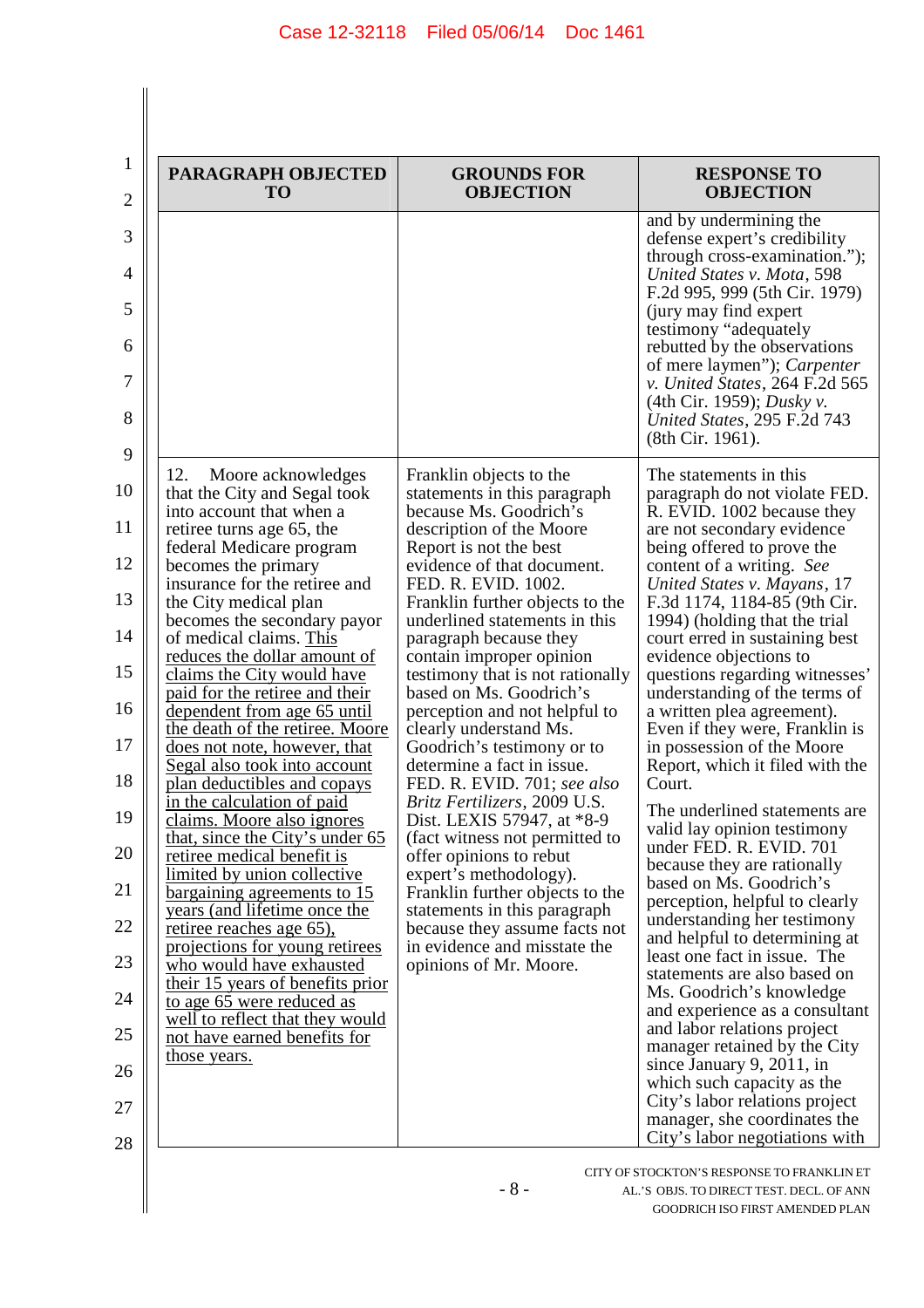| PARAGRAPH OBJECTED<br><b>TO</b> | <b>GROUNDS FOR</b><br><b>OBJECTION</b> | <b>RESPONSE TO</b><br><b>OBJECTION</b>                                                        |
|---------------------------------|----------------------------------------|-----------------------------------------------------------------------------------------------|
|                                 |                                        | all of its employee groups and<br>prepares recommendations for                                |
|                                 |                                        | the City regarding its<br>negotiations. To the extent                                         |
|                                 |                                        | necessary, the City will make<br>an offer of proof at trial. Cf.                              |
|                                 |                                        | Int'l Ass'n of Firefighters,<br>Local 1186 v. City of Vallejo,<br>48 B.R. 208, 292-93 (B.A.P. |
|                                 |                                        | 9th Cir. 2009) (upholding the<br>bankruptcy court's admission                                 |
|                                 |                                        | of the testimony of the City of<br>Vallejo's Assistant Finance                                |
|                                 |                                        | Director regarding Vallejo's<br>financial conditions and                                      |
|                                 |                                        | constraints even though the<br>testimony "arguably contained                                  |
|                                 |                                        | legal conclusions" because the<br>testimony pertained to the                                  |
|                                 |                                        | "complex[]" area of municipal<br>accounting and promoted                                      |
|                                 |                                        | "judicial efficiency") (citing<br>FRE 701).                                                   |
|                                 |                                        | Furthermore, expert testimony<br>may be rebutted by the                                       |
|                                 |                                        | testimony of lay witnesses.<br>United States v. Shackelford,                                  |
|                                 |                                        | 494 F.2d 67, 68, 75 (9th Cir.<br>1974) (holding that the                                      |
|                                 |                                        | government could rely<br>entirely on lay witnesses with                                       |
|                                 |                                        | percipient knowledge to rebut<br>the defendant's expert);                                     |
|                                 |                                        | United States v. Bennett, 908<br>F.2d 189, 195 (7th Cir. 1990)                                |
|                                 |                                        | (government was not required<br>to rebut expert testimony with                                |
|                                 |                                        | its own expert because "it<br>may accomplish the same                                         |
|                                 |                                        | result by presenting lay<br>witnesses and other evidence                                      |
|                                 |                                        | and by undermining the<br>defense expert's credibility                                        |
|                                 |                                        | through cross-examination.");<br>United States v. Mota, 598                                   |
|                                 |                                        | F.2d 995, 999 (5th Cir. 1979)<br>(jury may find expert)                                       |
|                                 |                                        | testimony "adequately<br>rebutted by the observations                                         |
|                                 |                                        | of mere laymen"); <i>Carpenter</i><br>v. United States, 264 F.2d 565                          |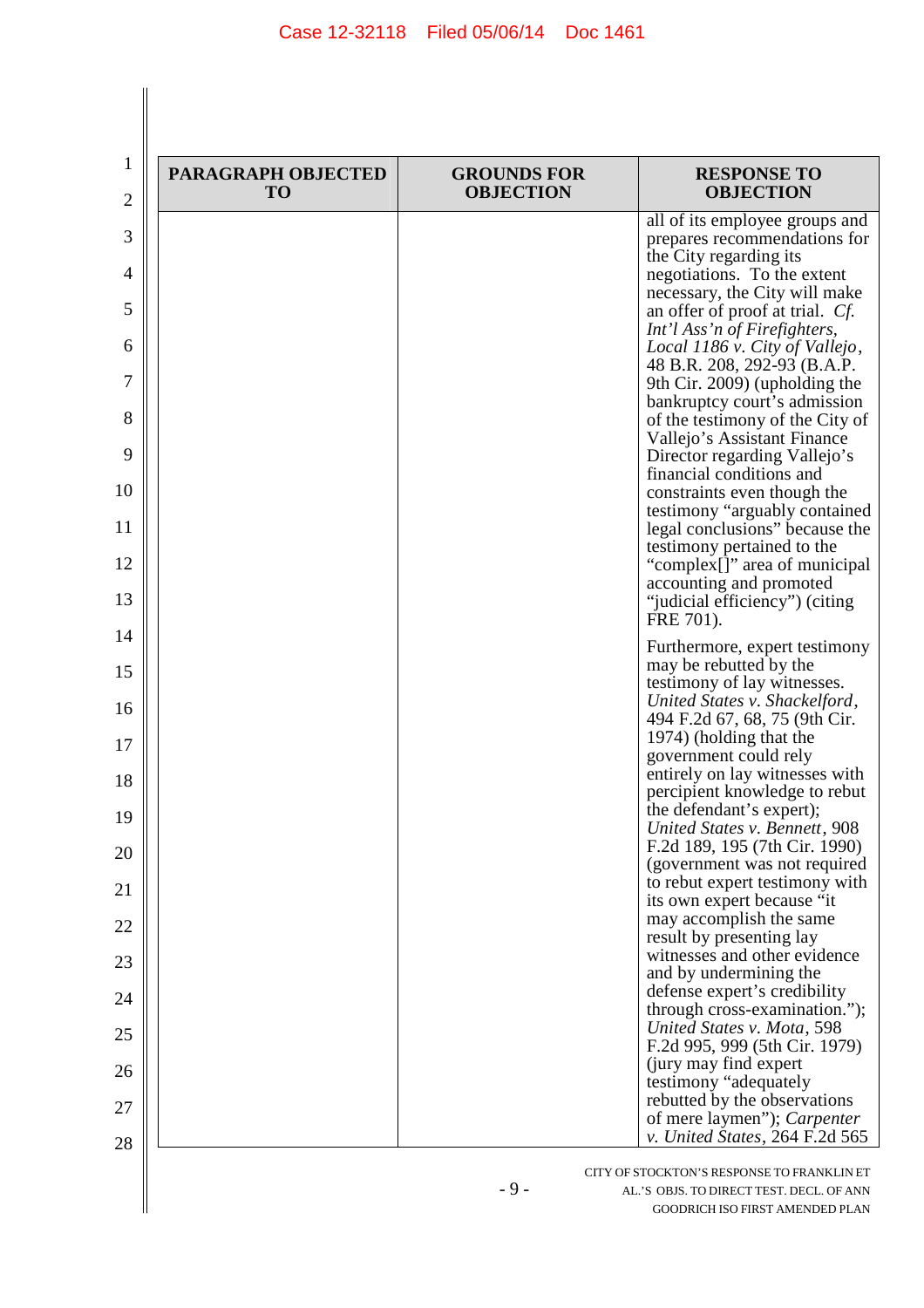| 1<br>2             | PARAGRAPH OBJECTED<br><b>TO</b>                                                                                                                                                                        | <b>GROUNDS FOR</b><br><b>OBJECTION</b>                                                                                                                                                      | <b>RESPONSE TO</b><br><b>OBJECTION</b>                                                                                                                                                                                 |
|--------------------|--------------------------------------------------------------------------------------------------------------------------------------------------------------------------------------------------------|---------------------------------------------------------------------------------------------------------------------------------------------------------------------------------------------|------------------------------------------------------------------------------------------------------------------------------------------------------------------------------------------------------------------------|
| 3                  |                                                                                                                                                                                                        |                                                                                                                                                                                             | (4th Cir. 1959); Dusky v.<br>United States, 295 F.2d 743<br>(8th Cir. 1961).                                                                                                                                           |
| 4<br>5<br>6<br>7   |                                                                                                                                                                                                        |                                                                                                                                                                                             | The statements do not assume.<br>facts not in evidence, and<br>Franklin has not identified<br>what facts it alleges the<br>statements assume. Further,<br>the statements do not misstate<br>the opinions of Mr. Moore. |
| 8<br>9<br>10<br>11 | 13.<br>Moore states that the<br>City and Segal did not take<br>into account how the<br>Affordable Care Act (ACA)<br>should have mitigated the<br>claim amounts. However,<br>Moore does not explain how | Franklin objects to the<br>statements in this document<br>because Ms. Goodrich's<br>description of the Moore<br>Report is not the best<br>evidence of that document.<br>FED. R. EVID. 1002. | The statements in this<br>paragraph do not violate FED.<br>R. EVID. 1002 because they<br>are not secondary evidence<br>being offered to prove the<br>content of a writing. See<br>United States v. Mayans, 17          |
| 12<br>13<br>14     | the ACA would have reduced<br>the medical claims the City<br>would have otherwise been<br>obligated to pay over the<br>lifetime of the retiree, and the                                                | Franklin further objects to the<br>statements in this paragraph<br>because they assume facts not<br>in evidence and misstate the<br>opinions of Mr. Moore.                                  | F.3d 1174, 1184-85 (9th Cir.<br>1994) (holding that the trial<br>court erred in sustaining best<br>evidence objections to<br>questions regarding witnesses'                                                            |
| 15<br>16           | City is not aware of any such<br>effect. The ACA does not<br>apply to persons who qualify<br>for Medicare, and thus is only                                                                            | Franklin further objects to the<br>underlined statements in this<br>paragraph because they<br>contain improper opinion                                                                      | understanding of the terms of<br>a written plea agreement).<br>Even if they were, Franklin is<br>in possession of the Moore                                                                                            |
| 17                 | <i><u>available to persons under the</u></i><br>age of 65. And there is no<br>savings to the City for                                                                                                  | testimony that is not rationally<br>based on Ms. Goodrich's<br>perception and not helpful to                                                                                                | Report, which it filed with the<br>Court.                                                                                                                                                                              |
| 18                 | claimants under 65, because<br><i>while the ACA requires</i>                                                                                                                                           | clearly understand Ms.<br>Goodrich's testimony or to                                                                                                                                        | The statements do not assume<br>facts not in evidence, and<br>Franklin has not identified                                                                                                                              |
| 19                 | <i>individuals to purchase</i><br><i>insurance either through the</i><br><i>private insurance market,</i>                                                                                              | determine a fact in issue.<br>FED. R. EVID. 701; see also<br>Britz Fertilizers, 2009 U.S.                                                                                                   | what facts it alleges the<br>statements assume. Further,<br>the statements do not misstate                                                                                                                             |
| 20<br>21           | through employer plans or<br><i>through the federal or state</i>                                                                                                                                       | Dist. LEXIS 57947, at *8-9<br>(fact witness not permitted to                                                                                                                                | the opinions of Mr. Moore.                                                                                                                                                                                             |
| 22                 | <i>insurance exchanges, this</i><br><i>does not obviate the City's</i><br>previous promise to pay the                                                                                                  | offer opinions to rebut<br>expert's methodology).<br>Franklin further objects to the                                                                                                        | The underlined statements are<br>valid lay opinion testimony<br>under FED. R. EVID. 701                                                                                                                                |
| 23                 | full cost of a premium for<br><i>insurance for the retiree and</i>                                                                                                                                     | italicized statements in this<br>paragraph because they are                                                                                                                                 | because they are rationally<br>based on Ms. Goodrich's                                                                                                                                                                 |
| 24                 | <i>their one dependent for life. If</i><br><i>a person buys insurance</i>                                                                                                                              | inadmissible legal<br>conclusions. FED. R. EVID.                                                                                                                                            | perception, helpful to clearly<br>understanding her testimony                                                                                                                                                          |
| 25                 | through the federal and state<br>exchanges, they may qualify<br>depending on their income for                                                                                                          | 701.                                                                                                                                                                                        | and helpful to determining at<br>least one fact in issue. The<br>statements are also based on                                                                                                                          |
| 26                 | <i>a federal subsidy, but this</i><br>would not have reduced the                                                                                                                                       |                                                                                                                                                                                             | Ms. Goodrich's knowledge<br>and experience as a consultant                                                                                                                                                             |
| 27<br>28           | costs of the retiree enrolled in<br>the City plan, since a person                                                                                                                                      |                                                                                                                                                                                             | and labor relations project<br>manager retained by the City                                                                                                                                                            |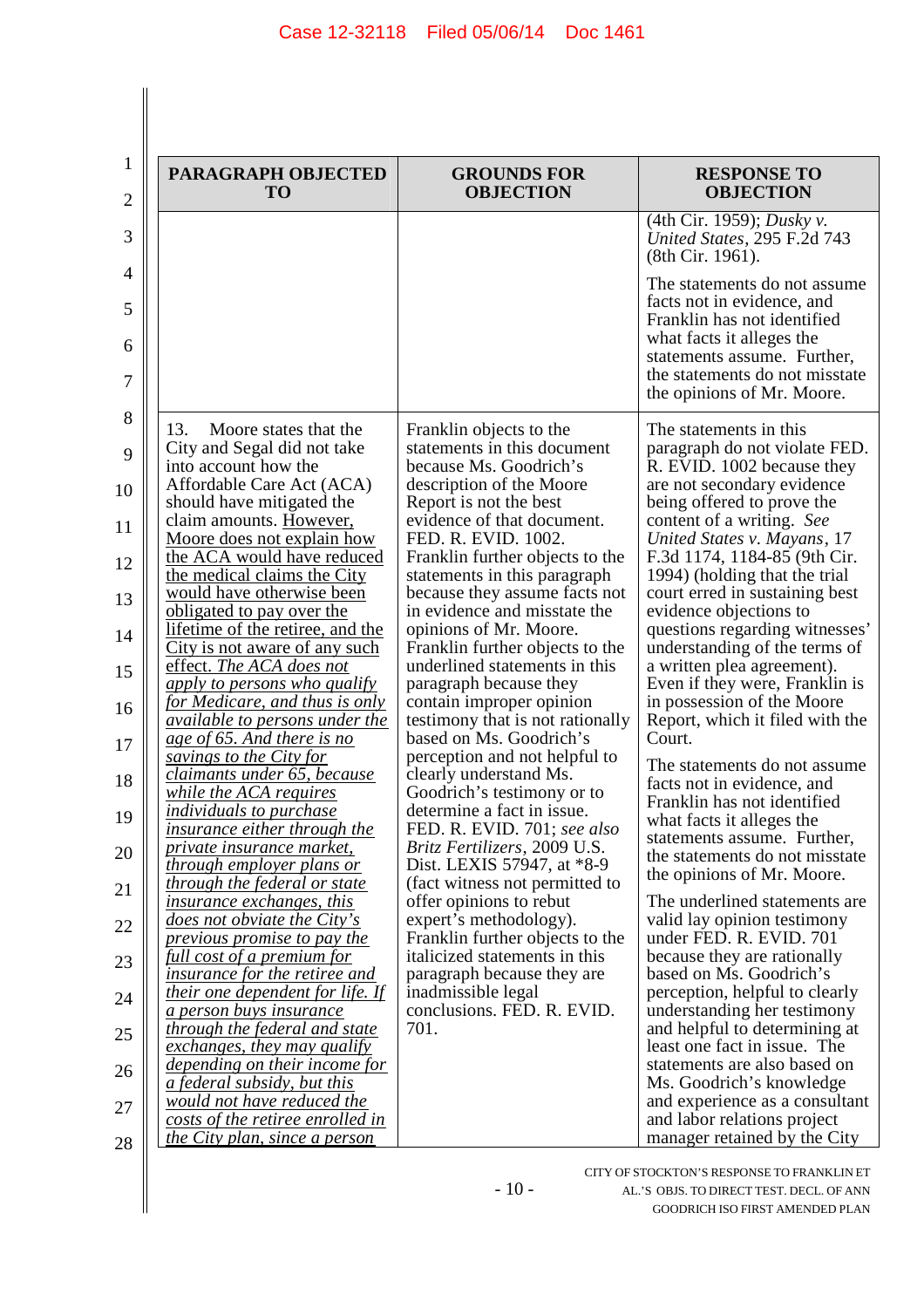| PARAGRAPH OBJECTED<br>T <sub>O</sub>                             | <b>GROUNDS FOR</b><br><b>OBJECTION</b> | <b>RESPONSE TO</b><br><b>OBJECTION</b>                                                          |
|------------------------------------------------------------------|----------------------------------------|-------------------------------------------------------------------------------------------------|
| cannot be enrolled in both an                                    |                                        | since January 9, 2011, in                                                                       |
| employer plan and a plan<br>from the exchange. Again,            |                                        | which such capacity as the<br>City's labor relations project                                    |
| Moore does not explain how                                       |                                        | manager, she coordinates the                                                                    |
| the ACA would reduce the<br>claims costs that the City           |                                        | City's labor negotiations with<br>all of its employee groups and                                |
| would otherwise have paid for<br>the lifetime of the retiree and |                                        | prepares recommendations for<br>the City regarding its                                          |
| their dependent if the retiree<br>medical program had not been   |                                        | negotiations. Cf. Int'l Ass'n<br>of Firefighters, Local 1186 v.                                 |
| <u>eliminated.</u>                                               |                                        | City of Vallejo, 48 B.R. 208,<br>292-93 (B.A.P. 9th Cir. 2009)                                  |
|                                                                  |                                        | (upholding the bankruptcy<br>court's admission of the                                           |
|                                                                  |                                        | testimony of the City of<br>Vallejo's Assistant Finance                                         |
|                                                                  |                                        | Director regarding Vallejo's<br>financial conditions and                                        |
|                                                                  |                                        | constraints even though the<br>testimony "arguably contained"<br>legal conclusions" because the |
|                                                                  |                                        | testimony pertained to the                                                                      |
|                                                                  |                                        | "complex[]" area of municipal<br>accounting and promoted<br>"judicial efficiency") (citing      |
|                                                                  |                                        | FRE 701).                                                                                       |
|                                                                  |                                        | Furthermore, expert testimony<br>may be rebutted by the                                         |
|                                                                  |                                        | testimony of lay witnesses.<br>United States v. Shackelford,                                    |
|                                                                  |                                        | 494 F.2d 67, 68, 75 (9th Cir.<br>1974) (holding that the<br>government could rely               |
|                                                                  |                                        | entirely on lay witnesses with<br>percipient knowledge to rebut                                 |
|                                                                  |                                        | the defendant's expert);<br>United States v. Bennett, 908                                       |
|                                                                  |                                        | F.2d 189, 195 (7th Cir. 1990)<br>(government was not required                                   |
|                                                                  |                                        | to rebut expert testimony with<br>its own expert because "it<br>may accomplish the same         |
|                                                                  |                                        | result by presenting lay                                                                        |
|                                                                  |                                        | witnesses and other evidence<br>and by undermining the                                          |
|                                                                  |                                        | defense expert's credibility<br>through cross-examination.");                                   |
|                                                                  |                                        | United States v. Mota, 598<br>F.2d 995, 999 (5th Cir. 1979)                                     |
|                                                                  |                                        | (jury may find expert<br>testimony "adequately"                                                 |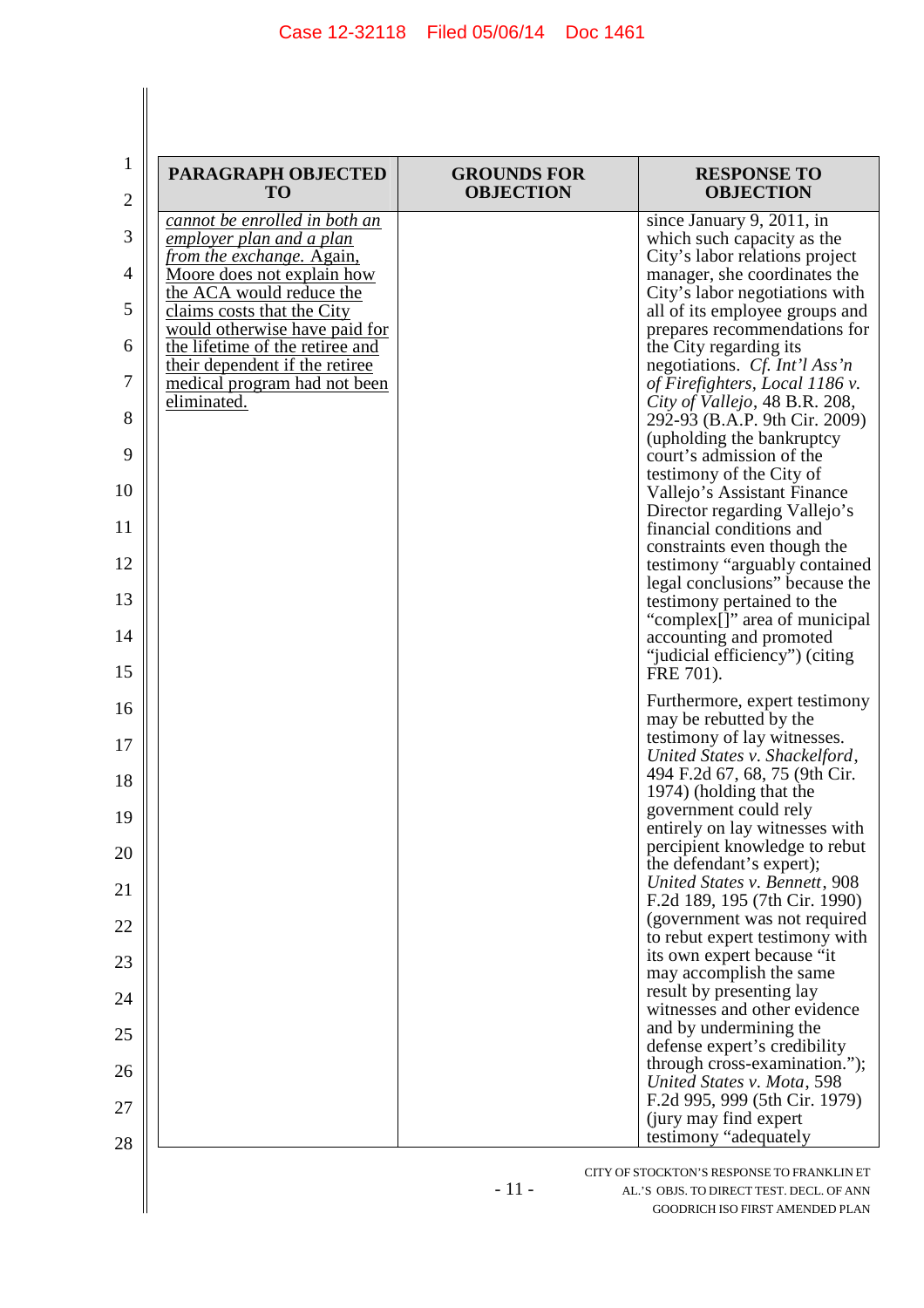| PARAGRAPH OBJECTED<br><b>TO</b>                                                                                                                                                                                                                                                                                                                                                                                                                                                                                                                                                                                                                                                                                                                                                                                                                                                                                                                                                                                                                                                          | <b>GROUNDS FOR</b><br><b>OBJECTION</b>                                                                                                                                                                                                                                                                                                                                                                                                                                                                                                                                                                                                                                                                                                                                                                                                                         | <b>RESPONSE TO</b><br><b>OBJECTION</b>                                                                                                                                                                                                                                                                                                                                                                                                                                                                                                                                                                                                                                                                                                                                                                                                                                                                                                                                                                                                    |
|------------------------------------------------------------------------------------------------------------------------------------------------------------------------------------------------------------------------------------------------------------------------------------------------------------------------------------------------------------------------------------------------------------------------------------------------------------------------------------------------------------------------------------------------------------------------------------------------------------------------------------------------------------------------------------------------------------------------------------------------------------------------------------------------------------------------------------------------------------------------------------------------------------------------------------------------------------------------------------------------------------------------------------------------------------------------------------------|----------------------------------------------------------------------------------------------------------------------------------------------------------------------------------------------------------------------------------------------------------------------------------------------------------------------------------------------------------------------------------------------------------------------------------------------------------------------------------------------------------------------------------------------------------------------------------------------------------------------------------------------------------------------------------------------------------------------------------------------------------------------------------------------------------------------------------------------------------------|-------------------------------------------------------------------------------------------------------------------------------------------------------------------------------------------------------------------------------------------------------------------------------------------------------------------------------------------------------------------------------------------------------------------------------------------------------------------------------------------------------------------------------------------------------------------------------------------------------------------------------------------------------------------------------------------------------------------------------------------------------------------------------------------------------------------------------------------------------------------------------------------------------------------------------------------------------------------------------------------------------------------------------------------|
|                                                                                                                                                                                                                                                                                                                                                                                                                                                                                                                                                                                                                                                                                                                                                                                                                                                                                                                                                                                                                                                                                          |                                                                                                                                                                                                                                                                                                                                                                                                                                                                                                                                                                                                                                                                                                                                                                                                                                                                | rebutted by the observations<br>of mere laymen"); <i>Carpenter</i><br>v. United States, 264 F.2d 565<br>(4th Cir. 1959); <i>Dusky v</i> .<br>United States, 295 F.2d 743<br>(8th Cir. 1961).                                                                                                                                                                                                                                                                                                                                                                                                                                                                                                                                                                                                                                                                                                                                                                                                                                              |
|                                                                                                                                                                                                                                                                                                                                                                                                                                                                                                                                                                                                                                                                                                                                                                                                                                                                                                                                                                                                                                                                                          |                                                                                                                                                                                                                                                                                                                                                                                                                                                                                                                                                                                                                                                                                                                                                                                                                                                                | The italicized statements are<br>not inadmissible legal<br>conclusions under FED. R.<br>EVID. 701 because they are<br>based upon Ms. Goodrich's<br>knowledge and experience as<br>described above. See Int'l<br>Ass'n of Firefighters, Local<br>1186, 48 B.R. at 292-93.                                                                                                                                                                                                                                                                                                                                                                                                                                                                                                                                                                                                                                                                                                                                                                  |
| Moore complains that<br>14.<br>the retiree medical benefits<br>the City provided were high.<br>The City has acknowledged<br>this itself, but those were the<br>benefits the City committed<br>to. Moore complains that the<br>average claim for retiree<br>health benefits is around<br>\$500,000 over the retiree's<br>lifetime (for the retiree and<br>usually the retiree's spouse),<br>but this number should not be<br>surprising. As a former<br>Human Resource Director, I<br>managed health plans for<br>most of my career and am<br>familiar with public employer,<br>employee and retiree medical<br>plans and their costs. Moore,<br>meanwhile, seems unaware of<br>the high cost of medical<br>insurance in general, and in<br>California and in particular,<br>for older persons and of the<br>impact of inflation on medical<br>claims costs that in some<br>cases are being projected as<br>much as 60 years into the<br>future. Despite complaining<br>about the size of these<br>numbers, Moore provides no<br>evidence that the calculations<br>by the city's licensed | Franklin objects to the<br>statements in this paragraph<br>because Ms. Goodrich's<br>description of the Moore<br>Report is not the best<br>evidence of that document.<br>FED. R. EVID. 1002.<br>Franklin further objects to the<br>underlined statements in this<br>paragraph because they<br>contain improper opinion<br>testimony that is not rationally<br>based on Ms. Goodrich's<br>perception and not helpful to<br>clearly understand Ms.<br>Goodrich's testimony or to<br>determine a fact in issue.<br>FED. R. EVID. 701; see also<br>Britz Fertilizers, 2009 U.S.<br>Dist. LEXIS 57947, at *8-9<br>(fact witness not permitted to<br>offer opinions to rebut<br>expert's methodology).<br>Franklin further objects to the<br>statements in this paragraph<br>because they assume facts not<br>in evidence and misstate the<br>opinions of Mr. Moore. | The statements in this<br>paragraph do not violate FED.<br>R. EVID. 1002 because they<br>are not secondary evidence<br>being offered to prove the<br>content of a writing. See<br>United States v. Mayans, 17<br>F.3d 1174, 1184-85 (9th Cir.<br>1994) (holding that the trial<br>court erred in sustaining best<br>evidence objections to<br>questions regarding witnesses'<br>understanding of the terms of<br>a written plea agreement).<br>Even if they were, Franklin is<br>in possession of the Moore<br>Report, which it filed with the<br>Court.<br>The underlined statements are<br>valid lay opinion testimony<br>under FED. R. EVID. 701<br>because they are rationally<br>based on Ms. Goodrich's<br>perception, helpful to clearly<br>understanding her testimony<br>and helpful to determining at<br>least one fact in issue. The<br>statements are also based on<br>Ms. Goodrich's knowledge<br>and experience as a consultant<br>and labor relations project<br>manager retained by the City<br>since January 9, 2011, in |

- 12 -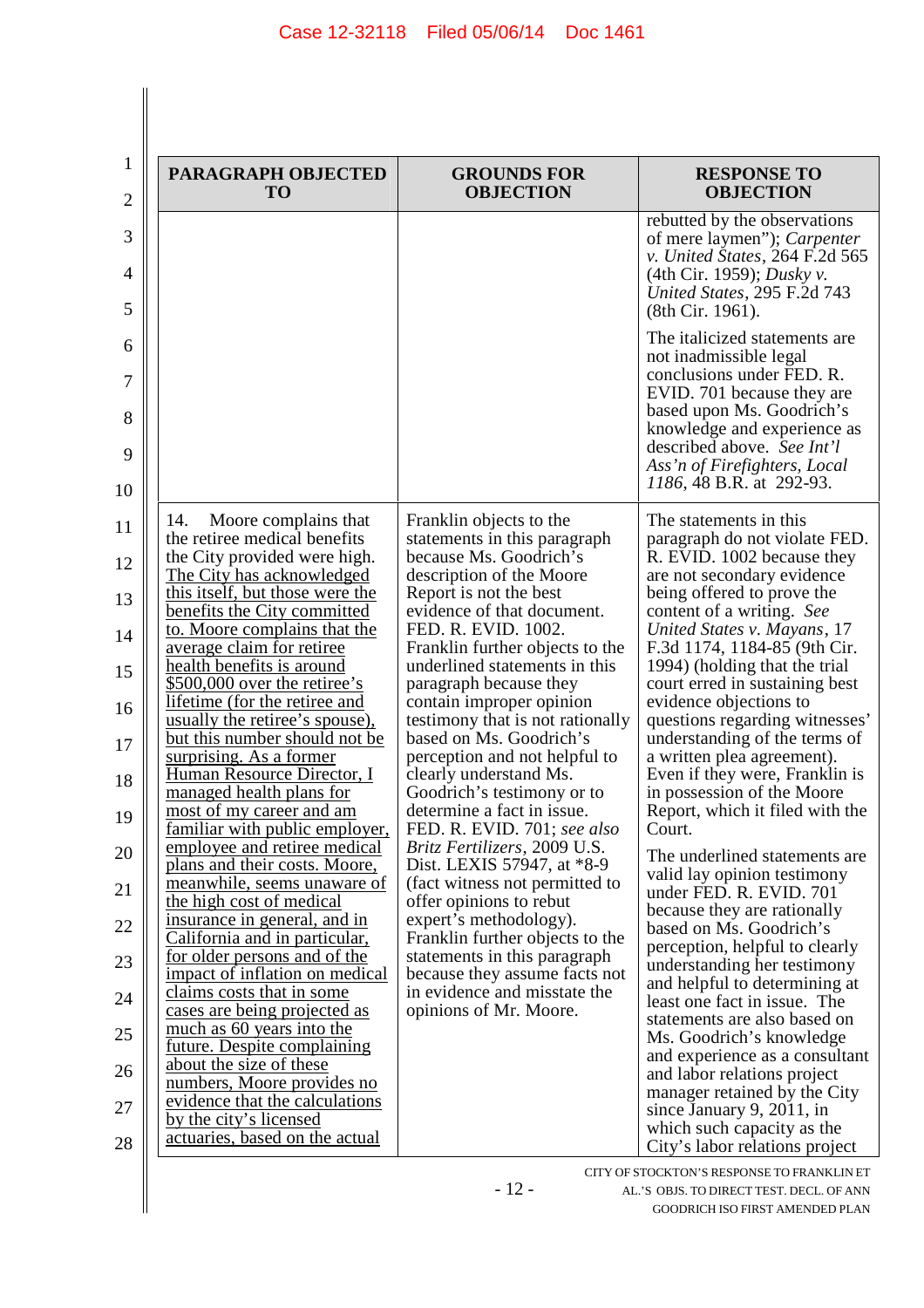| PARAGRAPH OBJECTED<br>TO                                          | <b>GROUNDS FOR</b><br><b>OBJECTION</b>                             | <b>RESPONSE TO</b><br><b>OBJECTION</b>                                                           |
|-------------------------------------------------------------------|--------------------------------------------------------------------|--------------------------------------------------------------------------------------------------|
| plan benefits, actual ages of                                     |                                                                    | manager, she coordinates the                                                                     |
| the 1,100 retirees, generally<br>accepted medical inflation       |                                                                    | City's labor negotiations with<br>all of its employee groups and                                 |
| projections and past actual                                       |                                                                    | prepares recommendations for                                                                     |
| claims costs, are in error.                                       |                                                                    | the City regarding its<br>negotiations. Cf. Int'l Ass'n                                          |
|                                                                   |                                                                    | of Firefighters, Local 1186 v.<br>City of Vallejo, 48 B.R. 208,<br>292-93 (B.A.P. 9th Cir. 2009) |
|                                                                   |                                                                    | (upholding the bankruptcy<br>court's admission of the                                            |
|                                                                   |                                                                    | testimony of the City of<br>Vallejo's Assistant Finance                                          |
|                                                                   |                                                                    | Director regarding Vallejo's<br>financial conditions and                                         |
|                                                                   |                                                                    | constraints even though the<br>testimony "arguably contained                                     |
|                                                                   |                                                                    | legal conclusions" because the<br>testimony pertained to the<br>"complex[]" area of municipal    |
|                                                                   |                                                                    | accounting and promoted<br>"judicial efficiency") (citing                                        |
|                                                                   |                                                                    | FRE 701).                                                                                        |
|                                                                   |                                                                    | The statements do not assume<br>facts not in evidence, and<br>Franklin has not identified        |
|                                                                   |                                                                    | what facts it alleges the<br>statements assume. Further,                                         |
|                                                                   |                                                                    | the statements do not misstate<br>the opinions of Mr. Moore.                                     |
| In his exhibit 12, Moore<br>15.                                   | Franklin objects to the                                            | The statements in this                                                                           |
| lists 12 cities similar in size to<br>Stockton with their current | statements in this paragraph<br>because Ms. Goodrich's             | paragraph do not violate FED.<br>R. EVID. 1002 because they                                      |
| and projected CalPERS rates<br>for safety and miscellaneous       | description of the Moore<br>Report is not the best                 | are not secondary evidence<br>being offered to prove the                                         |
| employees that he gathered<br>from published CalPERS              | evidence of that document.<br>FED. R. EVID. 1002.                  | content of a writing. See<br>United States v. Mayans, 17                                         |
| rates. Based on this table,                                       | Franklin further objects to the                                    | F.3d 1174, 1184-85 (9th Cir.                                                                     |
| Moore opines that Stockton's<br>costs for postemployment          | underlined statements in this<br>paragraph because they            | 1994) (holding that the trial<br>court erred in sustaining best                                  |
| benefits are high compared to<br>the average of the 12 listed     | contain improper opinion<br>testimony that is not rationally       | evidence objections to<br>questions regarding witnesses'                                         |
| cities and states in his expert<br>opinion that Stockton's costs  | based on Ms. Goodrich's<br>perception and not helpful to           | understanding of the terms of<br>a written plea agreement).                                      |
| are "unsustainable." See<br>Moore Report, at 18-21.               | clearly understand Ms.<br>Goodrich's testimony or to               | Even if they were, Franklin is<br>in possession of the Moore                                     |
| However, this comparison                                          | determine a fact in issue.                                         | Report, which it filed with the                                                                  |
| <u>fails to account for the ways</u><br>in which numerous         | FED. R. EVID. 701; see also<br><i>Britz Fertilizers, 2009 U.S.</i> | Court.                                                                                           |
| differences in compensation                                       | Dist. LEXIS 57947, at *8-9                                         | The underlined statements are<br>valid lay opinion testimony                                     |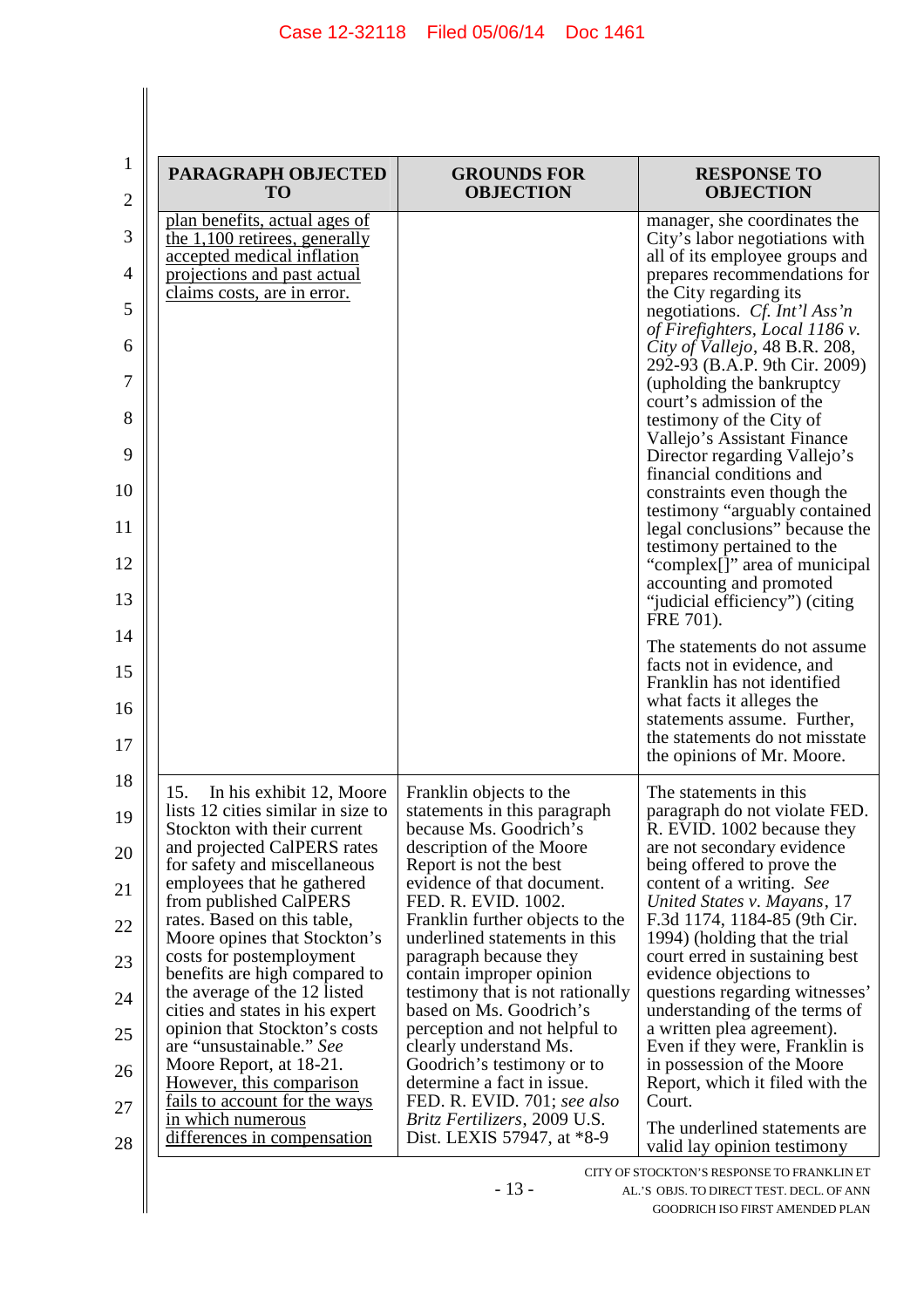$\begin{array}{c} \hline \end{array}$  $\parallel$ 

| $\mathbf{1}$   | PARAGRAPH OBJECTED                                                | <b>GROUNDS FOR</b>                                            | <b>RESPONSE TO</b>                                             |
|----------------|-------------------------------------------------------------------|---------------------------------------------------------------|----------------------------------------------------------------|
| $\mathfrak{2}$ | <b>TO</b>                                                         | <b>OBJECTION</b>                                              | <b>OBJECTION</b>                                               |
|                | and benefit practices in                                          | (fact witness not permitted to                                | under FED. R. EVID. 701                                        |
| 3              | different cities impact each<br>city's expenditures. Despite      | offer opinions to rebut<br>expert's methodology).             | because they are rationally<br>based on Ms. Goodrich's         |
| 4              | stating that he is an expert in                                   | Franklin further objects to the                               | perception, helpful to clearly                                 |
| 5              | <b>OPEB</b> matters and employee<br>benefits, Moore fails to take | statements in this paragraph<br>because they assume facts not | understanding her testimony<br>and helpful to determining at   |
|                | into account that a city's                                        | in evidence and misstate the                                  | least one fact in issue. The                                   |
| 6              | CalPERS costs are only a                                          | opinions of Mr. Moore.                                        | statements are also based on                                   |
| 7              | portion of their total costs and<br>obligations for post-         |                                                               | Ms. Goodrich's knowledge<br>and experience as a consultant     |
|                | employment compensation.                                          |                                                               | and labor relations project                                    |
| 8              | To get a truly accurate<br>comparison, one would need             |                                                               | manager retained by the City<br>since January 9, 2011, in      |
| 9              | to also consider the following                                    |                                                               | which such capacity as the                                     |
| 10             | <u>items in order to get an</u>                                   |                                                               | City's labor relations project                                 |
|                | accurate comparison of cost<br>"sustainability" for Stockton      |                                                               | manager, she coordinates the<br>City's labor negotiations with |
| 11             | compared to Moore's other                                         |                                                               | all of its employee groups and                                 |
| 12             | cities:                                                           |                                                               | prepares recommendations for<br>the City regarding its         |
|                | <b>Each City's Social</b><br><b>Security Costs. While</b>         |                                                               | negotiations. Cf. Int'l Ass'n                                  |
| 13             | Stockton does not                                                 |                                                               | of Firefighters, Local 1186 v.                                 |
| 14             | participate in Social                                             |                                                               | City of Vallejo, 48 B.R. 208,<br>292-93 (B.A.P. 9th Cir. 2009) |
|                | Security, several of the<br>12 listed cities do. In               |                                                               | (upholding the bankruptcy                                      |
| 15             | addition to the                                                   |                                                               | court's admission of the<br>testimony of the City of           |
| 16             | <b>CalPERS</b> expenditures<br>listed by Moore, these             |                                                               | Vallejo's Assistant Finance                                    |
| 17             | cities are also                                                   |                                                               | Director regarding Vallejo's<br>financial conditions and       |
|                | obligated to pay<br>another 6.2% as the                           |                                                               | constraints even though the                                    |
| 18             | legally required                                                  |                                                               | testimony "arguably contained                                  |
| 19             | employer's share of                                               |                                                               | legal conclusions" because the<br>testimony pertained to the   |
|                | Social Security. For<br>example, the cities of                    |                                                               | "complex[]" area of municipal                                  |
| 20             | ong Beach and                                                     |                                                               | accounting and promoted<br>"judicial efficiency") (citing      |
| 21             | Sacramento are in<br>Social Security and                          |                                                               | FRE 701).                                                      |
| 22             | pay an additional 6.2%                                            |                                                               | Furthermore, expert testimony                                  |
|                | for their employees in                                            |                                                               | may be rebutted by the                                         |
| 23             | addition to the<br><b>CalPERS</b> rates                           |                                                               | testimony of lay witnesses.<br>United States v. Shackelford,   |
| 24             | identified by Moore.                                              |                                                               | 494 F.2d 67, 68, 75 (9th Cir.                                  |
|                | <b>Each City's Paid</b>                                           |                                                               | 1974) (holding that the<br>government could rely               |
| 25             | <b>Employee's Member</b><br><b>Contribution costs.</b> In         |                                                               | entirely on lay witnesses with                                 |
| 26             | addition to the                                                   |                                                               | percipient knowledge to rebut                                  |
|                | <b>Employer CalPERS</b>                                           |                                                               | the defendant's expert);<br>United States v. Bennett, 908      |
| 27             | Cost listed by Moore,<br>there is also a                          |                                                               | F.2d 189, 195 (7th Cir. 1990)                                  |
| 28             | CalPERS Employee                                                  |                                                               | (government was not required                                   |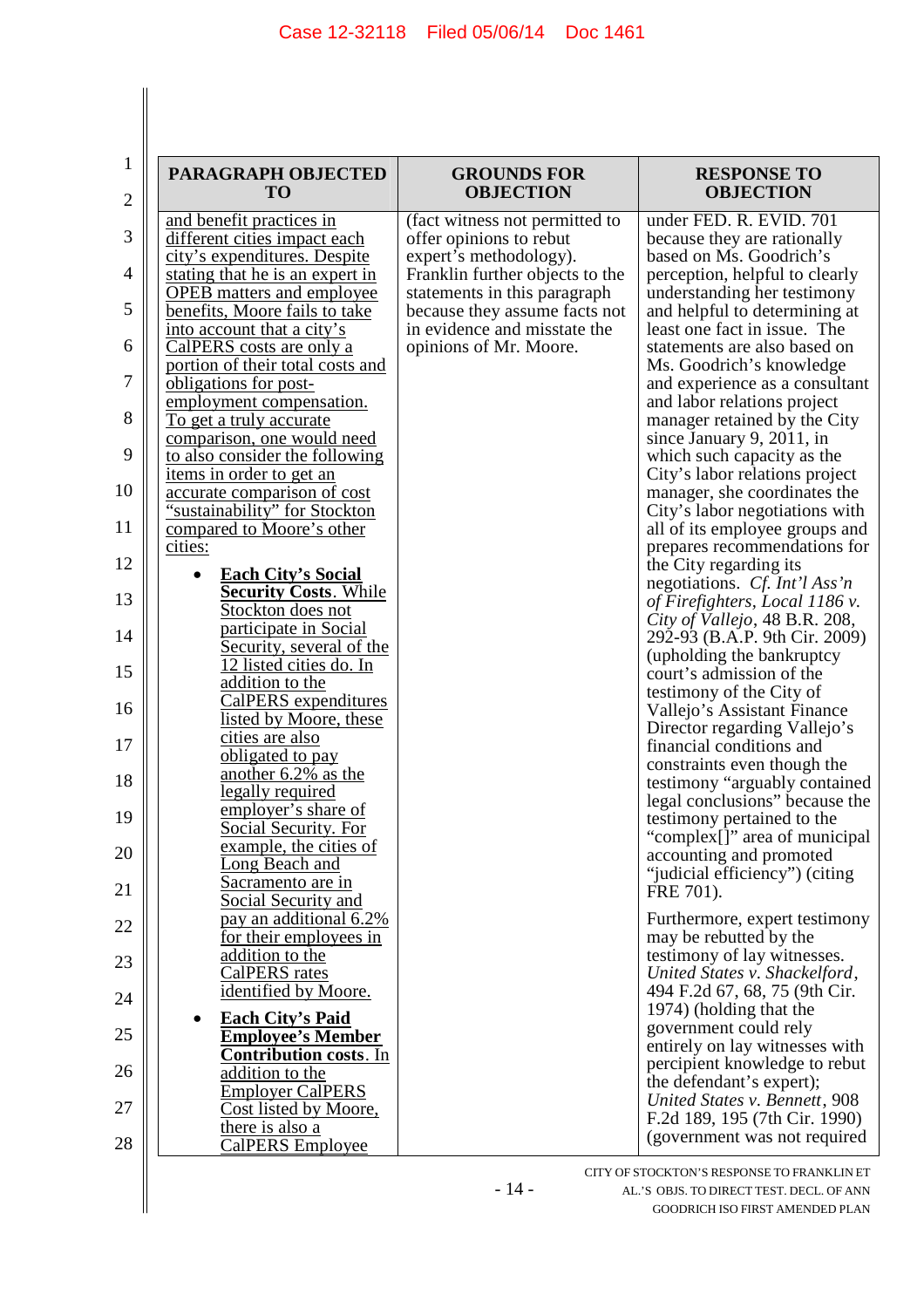$\begin{array}{c} \hline \end{array}$ 

| $\mathbf{1}$   |                                                |                                        |                                                             |
|----------------|------------------------------------------------|----------------------------------------|-------------------------------------------------------------|
| $\mathfrak{2}$ | PARAGRAPH OBJECTED<br><b>TO</b>                | <b>GROUNDS FOR</b><br><b>OBJECTION</b> | <b>RESPONSE TO</b><br><b>OBJECTION</b>                      |
|                | Cost set by law. The                           |                                        | to rebut expert testimony with                              |
| 3              | Employee Cost is 7-                            |                                        | its own expert because "it                                  |
| 4              | 8% for Miscellaneous<br>employees and 9% for   |                                        | may accomplish the same<br>result by presenting lay         |
|                | Safety employees. It is                        |                                        | witnesses and other evidence                                |
| 5              | common practice for                            |                                        | and by undermining the                                      |
|                | cities to pay some or                          |                                        | defense expert's credibility                                |
| 6              | all of the Employee<br>Costs that would        |                                        | through cross-examination.");<br>United States v. Mota, 598 |
| 7              | otherwise be paid by                           |                                        | F.2d 995, 999 (5th Cir. 1979)                               |
|                | their employees, in                            |                                        | (jury may find expert)                                      |
| 8              | addition to paying the                         |                                        | testimony "adequately                                       |
| 9              | <b>Employer Cost.</b><br>Stockton does not pay |                                        | rebutted by the observations<br>of mere laymen"); Carpenter |
|                | for any of the                                 |                                        | v. United States, 264 F.2d 565                              |
| 10             | employee's share.                              |                                        | (4th Cir. 1959); Dusky v.                                   |
| 11             | Most of the cities<br>listed in Moore's        |                                        | United States, 295 F.2d 743                                 |
|                | table, on the other                            |                                        | (8th Cir. 1961).                                            |
| 12             | hand, pay some or all                          |                                        | The statements do not assume                                |
|                | of their employees'                            |                                        | facts not in evidence, and<br>Franklin has not identified   |
| 13             | CalPERS member's                               |                                        | what facts it alleges the                                   |
| 14             | costs, a fact readily<br>discovered by         |                                        | statements assume. Further,                                 |
|                | checking the collective                        |                                        | the statements do not misstate                              |
| 15             | bargaining agreements                          |                                        | the opinions of Mr. Moore.                                  |
| 16             | on the websites of                             |                                        |                                                             |
|                | these 12 cities.<br>Modesto, for example,      |                                        |                                                             |
| 17             | pays 6.6% for                                  |                                        |                                                             |
|                | Miscellaneous and                              |                                        |                                                             |
| 18             | 7.5% for Safety for the<br>majority of its     |                                        |                                                             |
| 19             | employees.                                     |                                        |                                                             |
|                | Some cities pay into                           |                                        |                                                             |
| 20             | employees' deferred                            |                                        |                                                             |
| 21             | compensation                                   |                                        |                                                             |
|                | programs in addition<br>to CalPERS. Some       |                                        |                                                             |
| 22             | <u>agencies</u> pay into                       |                                        |                                                             |
| 23             | deferred compensation                          |                                        |                                                             |
|                | programs (401k or                              |                                        |                                                             |
| 24             | 401a plans) for their                          |                                        |                                                             |
|                | employees in addition<br>to the CalPERS        |                                        |                                                             |
| 25             | program. For example,                          |                                        |                                                             |
| 26             | Modesto pays 1-2%                              |                                        |                                                             |
|                | of Miscellaneous<br>employees salary, and      |                                        |                                                             |
| 27             | \$425-525 per month                            |                                        |                                                             |
| 28             | for Safety employees,                          |                                        |                                                             |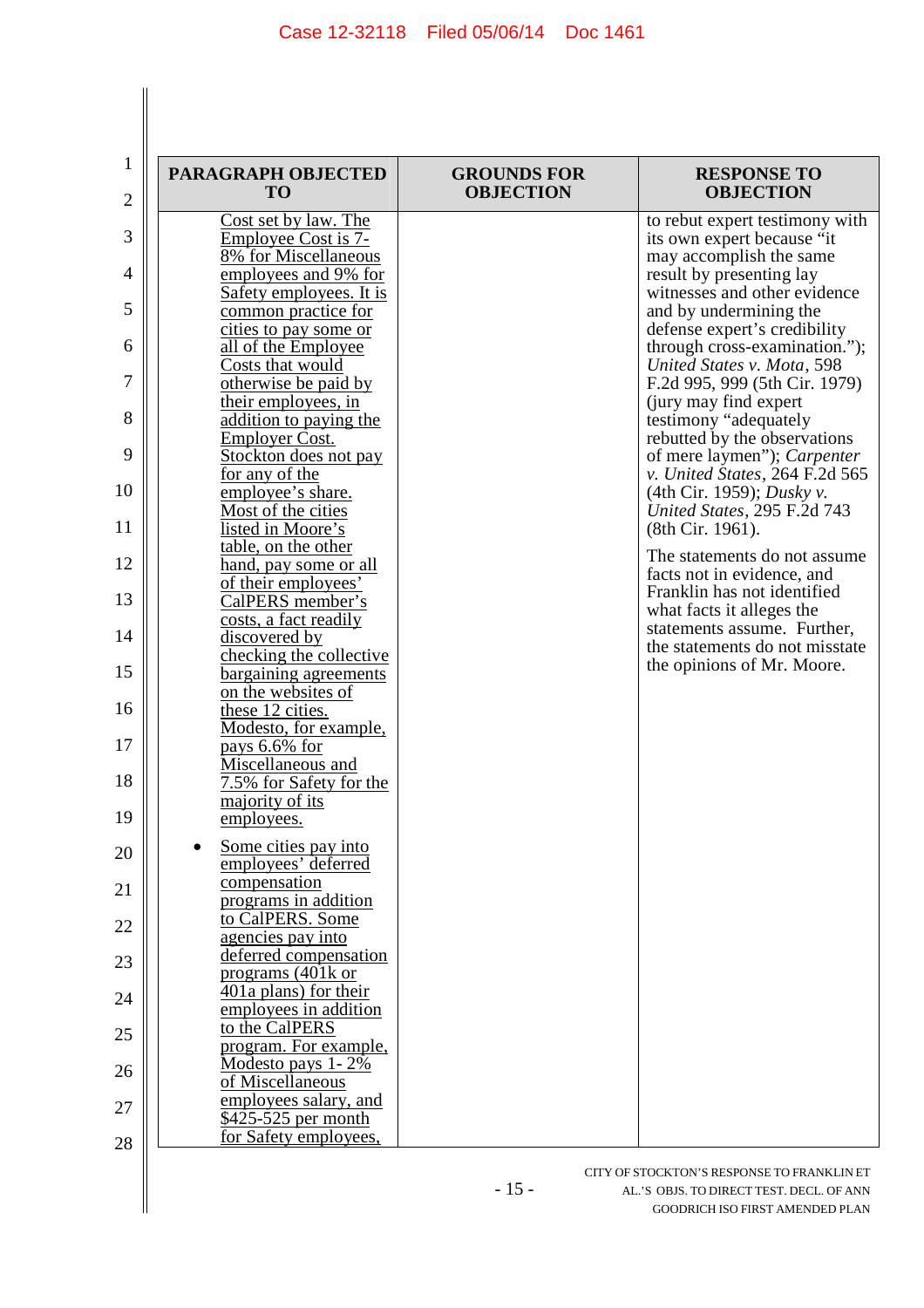$\begin{array}{c} \hline \end{array}$ 

| PARAGRAPH OBJECTED<br><b>TO</b>                                                                                                                      | <b>GROUNDS FOR</b><br><b>OBJECTION</b>                                                                                                  | <b>RESPONSE TO</b><br><b>OBJECTION</b>                                                                                                            |
|------------------------------------------------------------------------------------------------------------------------------------------------------|-----------------------------------------------------------------------------------------------------------------------------------------|---------------------------------------------------------------------------------------------------------------------------------------------------|
| into post-employment<br>deferred compensation<br>accounts for their                                                                                  |                                                                                                                                         |                                                                                                                                                   |
| employees.<br>All of the 12 cities                                                                                                                   |                                                                                                                                         |                                                                                                                                                   |
| provide some type of<br>retiree medical                                                                                                              |                                                                                                                                         |                                                                                                                                                   |
| benefits to their<br>retirees and                                                                                                                    |                                                                                                                                         |                                                                                                                                                   |
| employees in<br>addition to CalPERS<br>benefits. While                                                                                               |                                                                                                                                         |                                                                                                                                                   |
| Stockton has<br>eliminated all of its                                                                                                                |                                                                                                                                         |                                                                                                                                                   |
| retiree medical benefit<br>costs, most if not all of                                                                                                 |                                                                                                                                         |                                                                                                                                                   |
| the agencies Moore<br>compares to Stockton                                                                                                           |                                                                                                                                         |                                                                                                                                                   |
| have considerable<br>annual costs for their                                                                                                          |                                                                                                                                         |                                                                                                                                                   |
| existing retiree<br>medical benefits.                                                                                                                |                                                                                                                                         |                                                                                                                                                   |
| These annual<br>payments are listed on                                                                                                               |                                                                                                                                         |                                                                                                                                                   |
| each City's CAFR.<br>Some cities have                                                                                                                |                                                                                                                                         |                                                                                                                                                   |
| <b>Pension Obligation</b><br><b>Bond debt payments</b>                                                                                               |                                                                                                                                         |                                                                                                                                                   |
| in addition to their<br><b>CalPERS</b> costs. It is                                                                                                  |                                                                                                                                         |                                                                                                                                                   |
| also a common<br>practice for cities in                                                                                                              |                                                                                                                                         |                                                                                                                                                   |
| California to have<br>Pension Obligation                                                                                                             |                                                                                                                                         |                                                                                                                                                   |
| <b>Bonds they have</b><br>incurred to pay down                                                                                                       |                                                                                                                                         |                                                                                                                                                   |
| their CalPERS<br>unfunded liability.<br>Oakland, for example,                                                                                        |                                                                                                                                         |                                                                                                                                                   |
| has approximately \$18<br>million dollars a year                                                                                                     |                                                                                                                                         |                                                                                                                                                   |
| in POB payments.<br>This information is                                                                                                              |                                                                                                                                         |                                                                                                                                                   |
| available on each<br>city's CAFR.                                                                                                                    |                                                                                                                                         |                                                                                                                                                   |
| The Moore Report fails<br>16.<br>to account for any of these<br>other factors in comparing<br>Stockton with these other<br>agencies. In so doing, it | Franklin objects to the<br>statements in this paragraph<br>because Ms. Goodrich's<br>description of the Moore<br>Report is not the best | The statements in this<br>paragraph do not violate FED.<br>R. EVID. 1002 because they<br>are not secondary evidence<br>being offered to prove the |
|                                                                                                                                                      | $-16-$                                                                                                                                  | CITY OF STOCKTON'S RESPONSE TO FRANKLIN ET<br>AL.'S OBJS. TO DIRECT TEST. DECL. OF ANN<br>GOODRICH ISO FIRST AMENDED PLAN                         |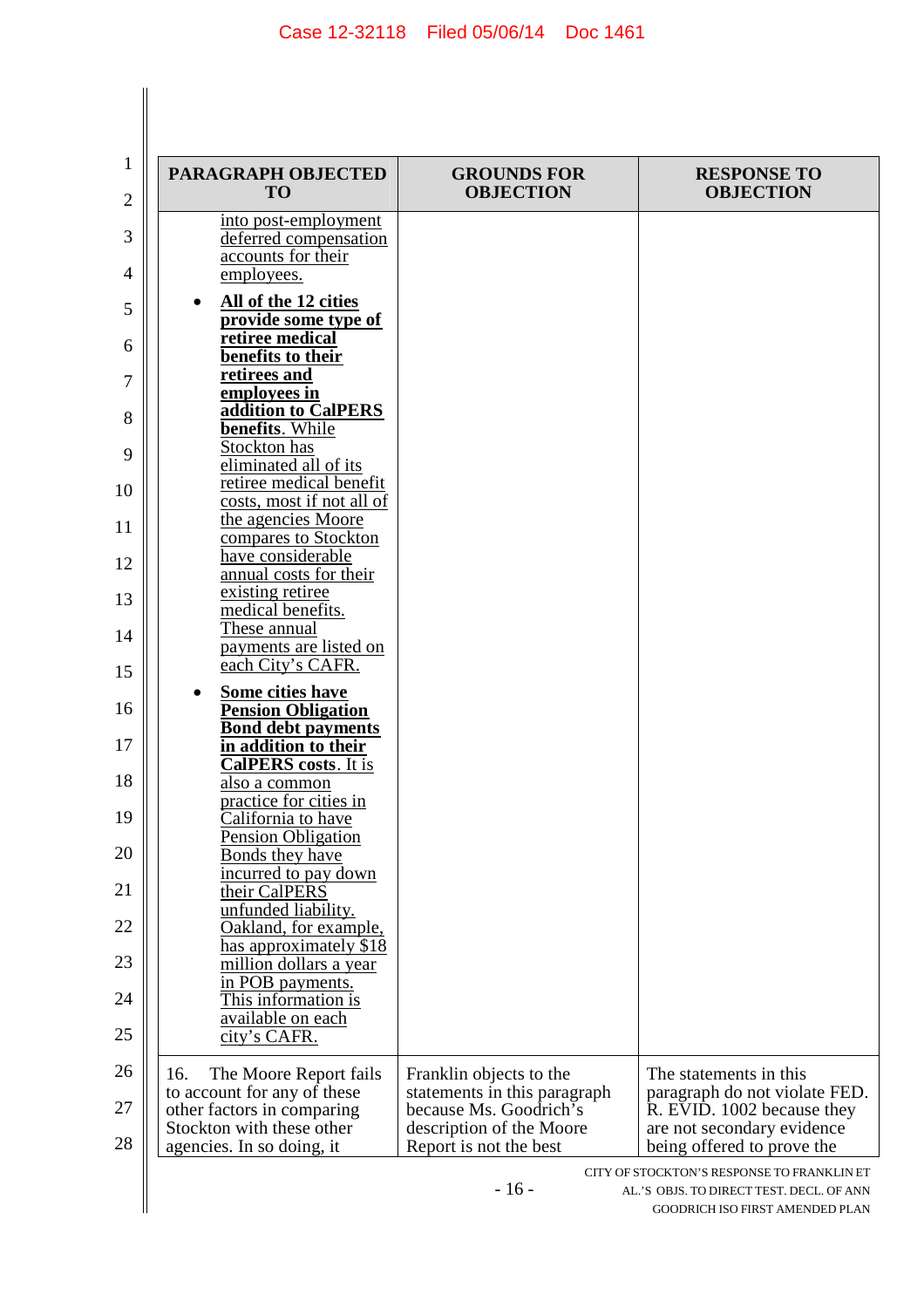∥

| PARAGRAPH OBJECTED<br><b>TO</b>                                    | <b>GROUNDS FOR</b><br><b>OBJECTION</b>                                                       | <b>RESPONSE TO</b><br><b>OBJECTION</b>                                                 |
|--------------------------------------------------------------------|----------------------------------------------------------------------------------------------|----------------------------------------------------------------------------------------|
| ignores each city's full<br>obligations, and consequently          | evidence of that document.<br>FED. R. EVID. 1002.                                            | content of a writing. See<br>United States v. Mayans, 17                               |
| reaches the erroneous<br>conclusion that Stockton's                | Franklin further objects to the<br>statements in this paragraph                              | F.3d 1174, 1184-85 (9th Cir.<br>1994) (holding that the trial                          |
| costs are less sustainable than<br>those for these other agencies. | because they contain improper<br>opinion testimony that is not                               | court erred in sustaining best<br>evidence objections to                               |
|                                                                    | rationally based on Ms.<br>Goodrich's perception and not                                     | questions regarding witnesses'<br>understanding of the terms of                        |
|                                                                    | helpful to clearly understand<br>Ms. Goodrich's testimony or                                 | a written plea agreement).<br>Even if they were, Franklin is                           |
|                                                                    | to determine a fact in issue.<br>FED. R. EVID. 701; see also<br>Britz Fertilizers, 2009 U.S. | in possession of the Moore<br>Report, which it filed with the<br>Court.                |
|                                                                    | Dist. LEXIS 57947, at *8-9<br>(fact witness not permitted to                                 | The statements are valid lay                                                           |
|                                                                    | offer opinions to rebut<br>expert's methodology).                                            | opinion testimony under FED.<br>R. EVID. 701 because they                              |
|                                                                    | Franklin further objects to the<br>statements in this paragraph                              | are rationally based on Ms.<br>Goodrich's perception,                                  |
|                                                                    | because they assume facts not<br>in evidence and misstate the                                | helpful to clearly<br>understanding her testimony                                      |
|                                                                    | opinions of Mr. Moore.                                                                       | and helpful to determining at<br>least one fact in issue. The                          |
|                                                                    |                                                                                              | statements are also based on<br>Ms. Goodrich's knowledge                               |
|                                                                    |                                                                                              | and experience as a consultant<br>and labor relations project                          |
|                                                                    |                                                                                              | manager retained by the City<br>since January 9, 2011, in                              |
|                                                                    |                                                                                              | which such capacity as the<br>City's labor relations project                           |
|                                                                    |                                                                                              | manager, she coordinates the<br>City's labor negotiations with                         |
|                                                                    |                                                                                              | all of its employee groups and<br>prepares recommendations for                         |
|                                                                    |                                                                                              | the City regarding its<br>negotiations. Cf. Int'l Ass'n                                |
|                                                                    |                                                                                              | of Firefighters, Local 1186 v.<br>City of Vallejo, 48 B.R. 208,                        |
|                                                                    |                                                                                              | 292-93 (B.A.P. 9th Cir. 2009)<br>(upholding the bankruptcy                             |
|                                                                    |                                                                                              | court's admission of the<br>testimony of the City of                                   |
|                                                                    |                                                                                              | Vallejo's Assistant Finance<br>Director regarding Vallejo's                            |
|                                                                    |                                                                                              | financial conditions and<br>constraints even though the                                |
|                                                                    |                                                                                              | testimony "arguably contained<br>legal conclusions" because the                        |
|                                                                    |                                                                                              | testimony pertained to the<br>"complex[]" area of municipal<br>accounting and promoted |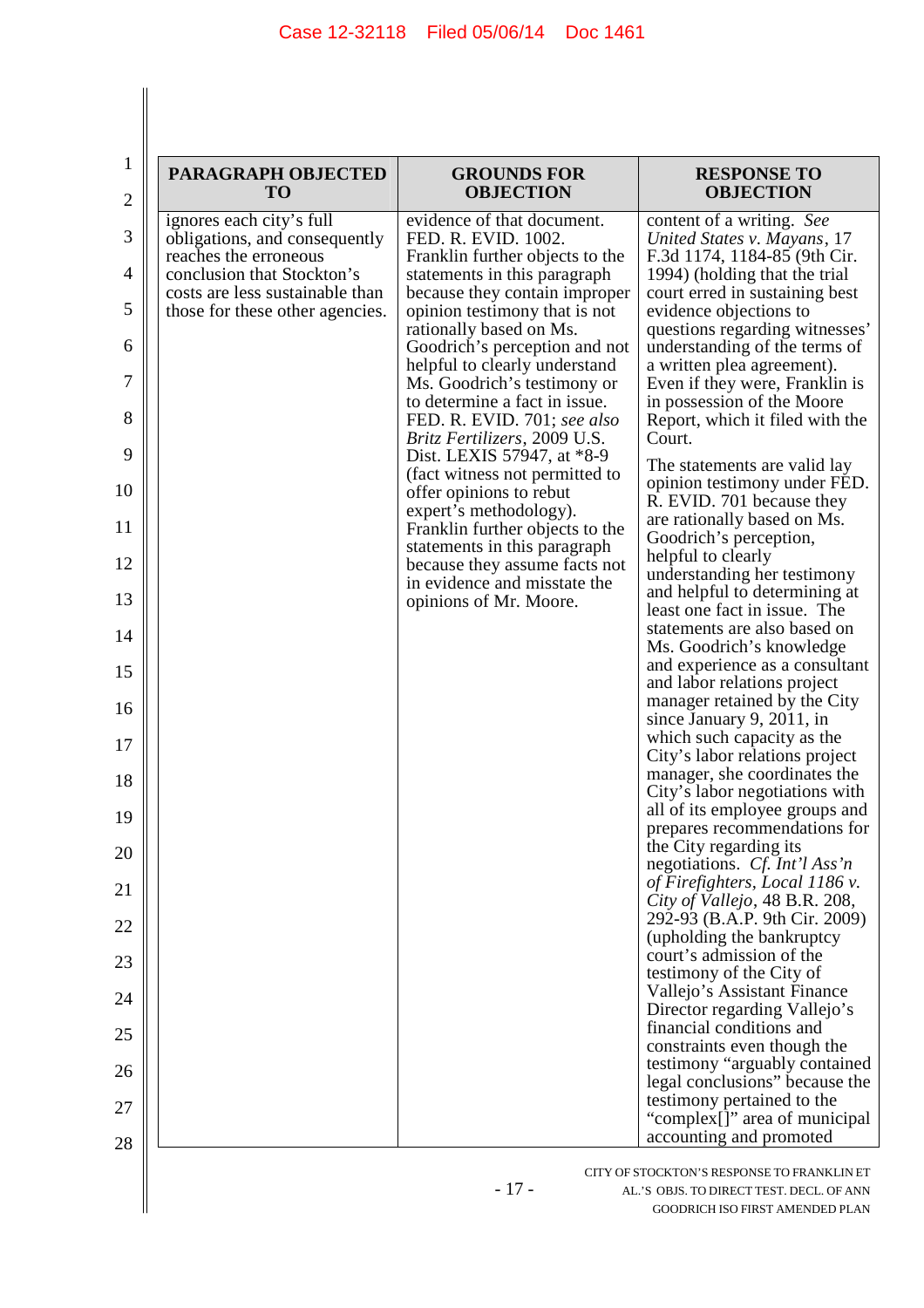| PARAGRAPH OBJECTED<br><b>TO</b>                                                                | <b>GROUNDS FOR</b><br><b>OBJECTION</b>                                                     | <b>RESPONSE TO</b><br><b>OBJECTION</b>                                                          |
|------------------------------------------------------------------------------------------------|--------------------------------------------------------------------------------------------|-------------------------------------------------------------------------------------------------|
|                                                                                                |                                                                                            | "judicial efficiency") (citing<br>FRE 701).                                                     |
|                                                                                                |                                                                                            | Furthermore, expert testimony<br>may be rebutted by the                                         |
|                                                                                                |                                                                                            | testimony of lay witnesses.<br>United States v. Shackelford,<br>494 F.2d 67, 68, 75 (9th Cir.   |
|                                                                                                |                                                                                            | 1974) (holding that the<br>government could rely                                                |
|                                                                                                |                                                                                            | entirely on lay witnesses with<br>percipient knowledge to rebut<br>the defendant's expert);     |
|                                                                                                |                                                                                            | United States v. Bennett, 908<br>F.2d 189, 195 (7th Cir. 1990)                                  |
|                                                                                                |                                                                                            | (government was not required<br>to rebut expert testimony with<br>its own expert because "it"   |
|                                                                                                |                                                                                            | may accomplish the same<br>result by presenting lay                                             |
|                                                                                                |                                                                                            | witnesses and other evidence<br>and by undermining the<br>defense expert's credibility          |
|                                                                                                |                                                                                            | through cross-examination.");<br>United States v. Mota, 598                                     |
|                                                                                                |                                                                                            | F.2d 995, 999 (5th Cir. 1979)<br>(jury may find expert)<br>testimony "adequately                |
|                                                                                                |                                                                                            | rebutted by the observations<br>of mere laymen"); <i>Carpenter</i>                              |
|                                                                                                |                                                                                            | v. United States, 264 F.2d 565<br>(4th Cir. 1959); Dusky v.                                     |
|                                                                                                |                                                                                            | United States, 295 F.2d 743<br>(8th Cir. 1961).                                                 |
|                                                                                                |                                                                                            | The statements do not assume<br>facts not in evidence, and<br>Franklin has not identified       |
|                                                                                                |                                                                                            | what facts it alleges the<br>statements assume. Further,                                        |
|                                                                                                |                                                                                            | the statements do not misstate<br>the opinions of Mr. Moore.                                    |
| 17.<br>Moore also disputes the<br>City's statements as to the                                  | Franklin objects to the<br>statements in this paragraph                                    | The statements in this<br>paragraph do not violate FED.                                         |
| reduction in pension benefits<br>that will result from the new<br>pension tiers implemented by | because Ms. Goodrich's<br>description of the Moore<br>Report is not the best               | R. EVID. 1002 because they<br>are not secondary evidence<br>being offered to prove the          |
| the City (including new state)<br>PEPRA tiers), but does not                                   | evidence of that document.<br>FED. R. EVID. 1002.                                          | content of a writing. See<br>United States v. Mayans, 17                                        |
| provide his own calculation or<br>data. CalPERS, in a pair of<br>reports published in April    | Franklin further objects to the<br>underlined statements in this<br>paragraph because they | F.3d 1174, 1184-85 (9th Cir.<br>1994) (holding that the trial<br>court erred in sustaining best |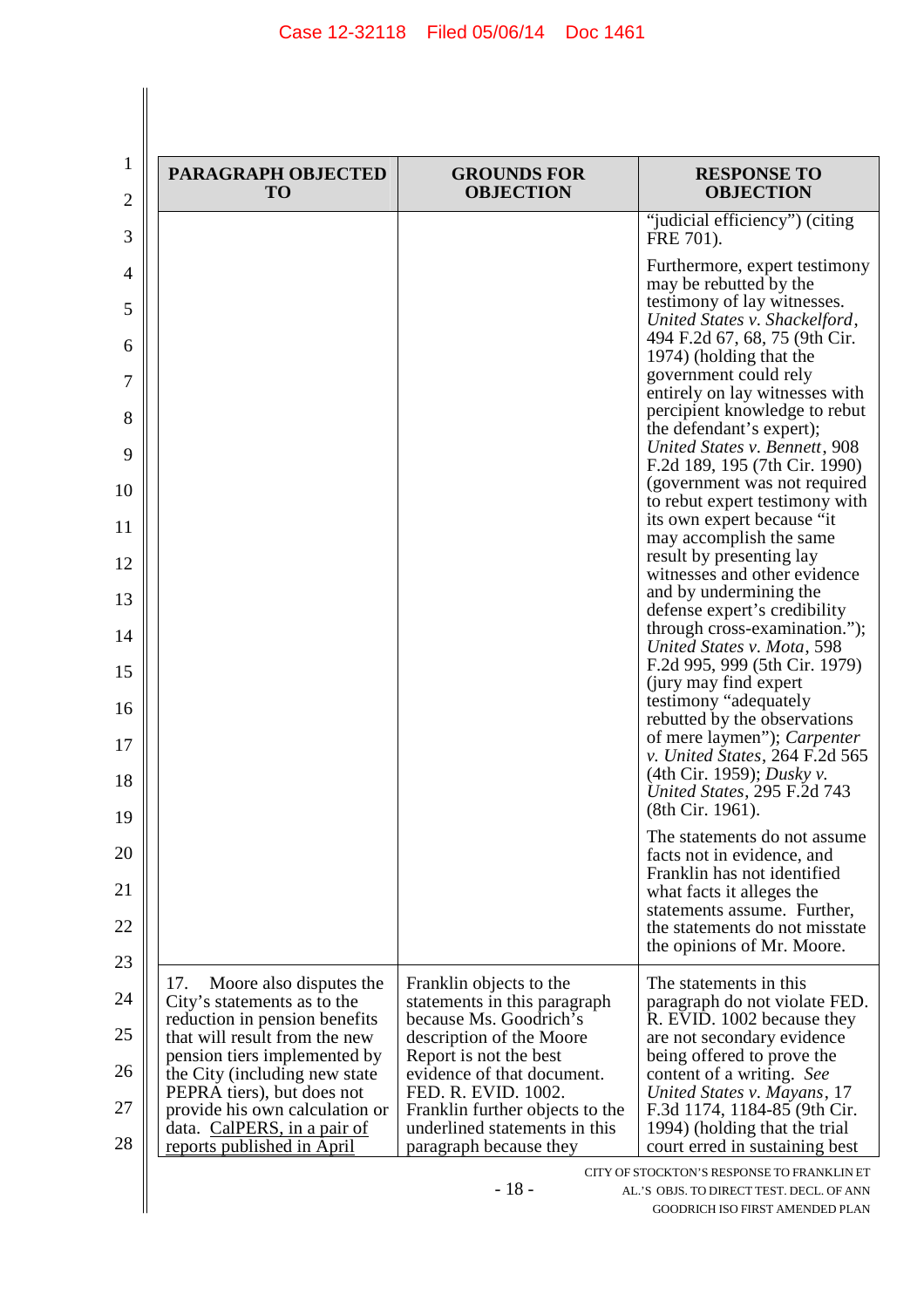| <b>PARAGRAPH OBJECTED</b><br><b>TO</b>                                                      | <b>GROUNDS FOR</b><br><b>OBJECTION</b>                                                       | <b>RESPONSE TO</b><br><b>OBJECTION</b>                                                     |
|---------------------------------------------------------------------------------------------|----------------------------------------------------------------------------------------------|--------------------------------------------------------------------------------------------|
| 2014, a true and correct copy<br>of which is attached hereto as                             | contain improper opinion<br>testimony that is not rationally                                 | evidence objections to<br>questions regarding witnesses'                                   |
| <b>Exhibit B</b> , supports the City's<br>calculations as to the impact                     | based on Ms. Goodrich's<br>perception and not helpful to                                     | understanding of the terms of<br>a written plea agreement).                                |
| of the new pension tiers. In<br>fact, the City's pension                                    | clearly understand Ms.<br>Goodrich's testimony or to                                         | Even if they were, Franklin is<br>in possession of the Moore                               |
| reductions exceed state-<br>mandated changes and will                                       | determine a fact in issue.<br>FED. R. EVID. 701; see also                                    | Report, which it filed with the<br>Court.                                                  |
| <u>result in a greater pension</u><br>reduction for persons hired<br>after January 1, 2013. | Britz Fertilizers, 2009 U.S.<br>Dist. LEXIS 57947, at *8-9<br>(fact witness not permitted to | The underlined statements are<br>valid lay opinion testimony<br>under FED. R. EVID. 701    |
|                                                                                             | offer opinions to rebut<br>expert's methodology).                                            | because they are rationally                                                                |
|                                                                                             | Franklin further objects to the<br>statements in this paragraph                              | based on Ms. Goodrich's<br>perception, helpful to clearly<br>understanding her testimony   |
|                                                                                             | because they assume facts not<br>in evidence and misstate the<br>opinions of Mr. Moore.      | and helpful to determining at<br>least one fact in issue. The                              |
|                                                                                             |                                                                                              | statements are also based on<br>Ms. Goodrich's knowledge<br>and experience as a consultant |
|                                                                                             |                                                                                              | and labor relations project<br>manager retained by the City                                |
|                                                                                             |                                                                                              | since January 9, 2011, in                                                                  |
|                                                                                             |                                                                                              | which such capacity as the<br>City's labor relations project                               |
|                                                                                             |                                                                                              | manager, she coordinates the<br>City's labor negotiations with                             |
|                                                                                             |                                                                                              | all of its employee groups and<br>prepares recommendations for                             |
|                                                                                             |                                                                                              | the City regarding its                                                                     |
|                                                                                             |                                                                                              | negotiations. Cf. Int'l Ass'n<br>of Firefighters, Local 1186 v.                            |
|                                                                                             |                                                                                              | City of Vallejo, 48 B.R. 208,<br>292-93 (B.A.P. 9th Cir. 2009)                             |
|                                                                                             |                                                                                              | (upholding the bankruptcy<br>court's admission of the                                      |
|                                                                                             |                                                                                              | testimony of the City of<br>Vallejo's Assistant Finance                                    |
|                                                                                             |                                                                                              | Director regarding Vallejo's                                                               |
|                                                                                             |                                                                                              | financial conditions and<br>constraints even though the                                    |
|                                                                                             |                                                                                              | testimony "arguably contained<br>legal conclusions" because the                            |
|                                                                                             |                                                                                              | testimony pertained to the<br>"complex[]" area of municipal                                |
|                                                                                             |                                                                                              | accounting and promoted<br>"judicial efficiency") (citing<br>FRE 701).                     |
|                                                                                             |                                                                                              | Furthermore, expert testimony                                                              |
|                                                                                             |                                                                                              | may be rebutted by the<br>testimony of lay witnesses.                                      |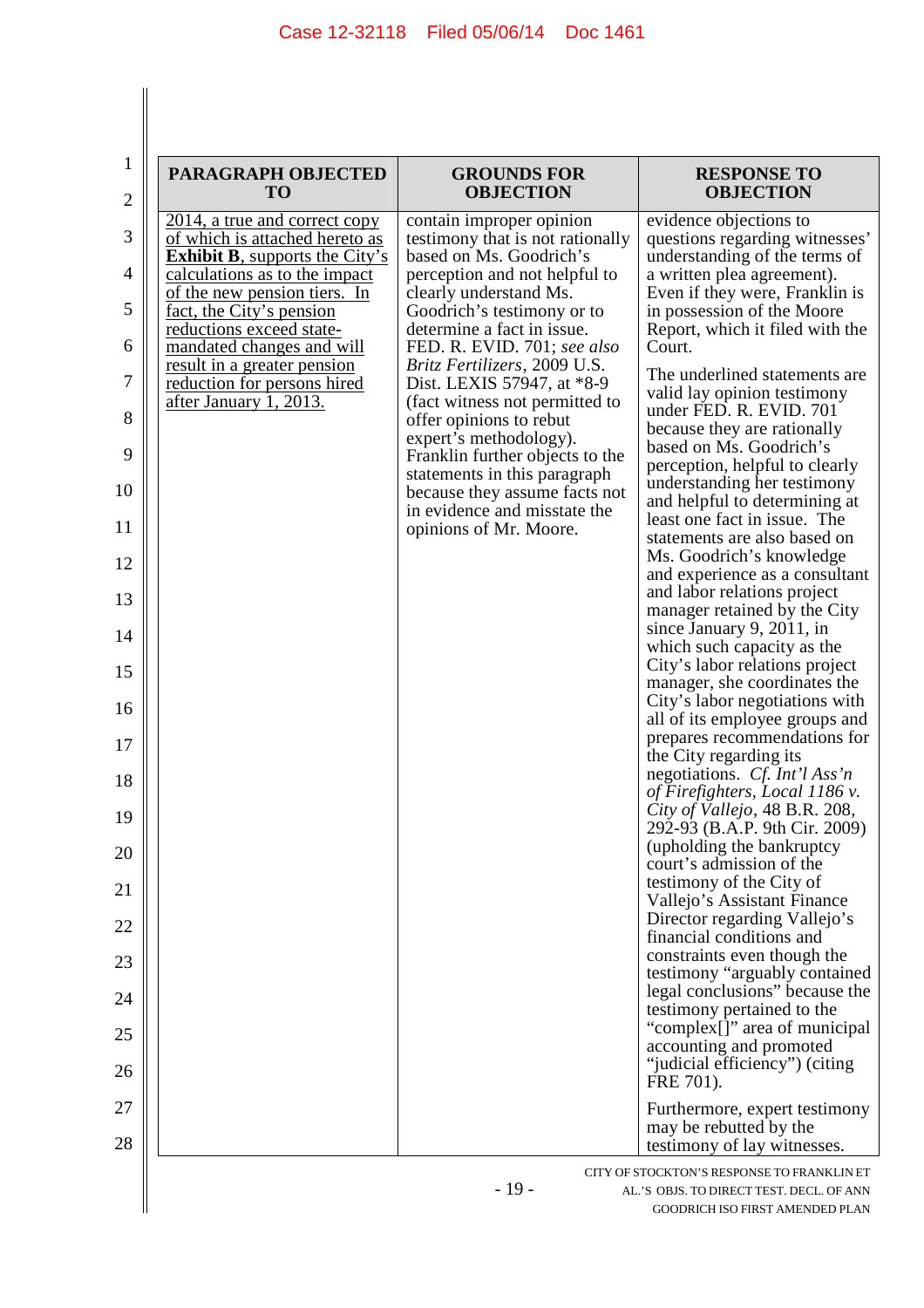| PARAGRAPH OBJECTED<br><b>TO</b>                                 | <b>GROUNDS FOR</b><br><b>OBJECTION</b>                         | <b>RESPONSE TO</b><br><b>OBJECTION</b>                                                            |
|-----------------------------------------------------------------|----------------------------------------------------------------|---------------------------------------------------------------------------------------------------|
|                                                                 |                                                                | United States v. Shackelford,<br>494 F.2d 67, 68, 75 (9th Cir.                                    |
|                                                                 |                                                                | 1974) (holding that the<br>government could rely                                                  |
|                                                                 |                                                                | entirely on lay witnesses with<br>percipient knowledge to rebut                                   |
|                                                                 |                                                                | the defendant's expert);<br>United States v. Bennett, 908                                         |
|                                                                 |                                                                | F.2d 189, 195 (7th Cir. 1990)<br>(government was not required                                     |
|                                                                 |                                                                | to rebut expert testimony with<br>its own expert because "it                                      |
|                                                                 |                                                                | may accomplish the same<br>result by presenting lay                                               |
|                                                                 |                                                                | witnesses and other evidence<br>and by undermining the                                            |
|                                                                 |                                                                | defense expert's credibility<br>through cross-examination.");                                     |
|                                                                 |                                                                | United States v. Mota, 598<br>F.2d 995, 999 (5th Cir. 1979)                                       |
|                                                                 |                                                                | (jury may find expert)<br>testimony "adequately                                                   |
|                                                                 |                                                                | rebutted by the observations<br>of mere laymen"); Carpenter                                       |
|                                                                 |                                                                | v. United States, 264 F.2d 565<br>(4th Cir. 1959); <i>Dusky v.</i><br>United States, 295 F.2d 743 |
|                                                                 |                                                                | (8th Cir. 1961).<br>The statements do not assume                                                  |
|                                                                 |                                                                | facts not in evidence, and<br>Franklin has not identified                                         |
|                                                                 |                                                                | what facts it alleges the<br>statements assume. Further,                                          |
|                                                                 |                                                                | the statements do not misstate<br>the opinions of Mr. Moore.                                      |
| 18.<br>Based on the errors                                      | Franklin objects to the                                        | The statements in this                                                                            |
| described above, Moore's<br>conclusions as to the City's        | statements in this paragraph<br>because they contain improper  | paragraph are valid lay<br>opinion testimony under FED.                                           |
| calculation of retiree health<br>benefits and the relative size | opinion testimony that is not<br>rationally based on Ms.       | R. EVID. 701 because they<br>are rationally based on Ms.                                          |
| of the City's post-<br>employment benefits are                  | Goodrich's perception and not<br>helpful to clearly understand | Goodrich's perception,<br>helpful to clearly                                                      |
| flawed, and without merit.                                      | Ms. Goodrich's testimony or<br>to determine a fact in issue.   | understanding her testimony<br>and helpful to determining at                                      |
|                                                                 | FED. R. EVID. 701; see also<br>Britz Fertilizers, 2009 U.S.    | least one fact in issue. The<br>statements are also based on                                      |
|                                                                 | Dist. LEXIS 57947, at *8-9<br>(fact witness not permitted to   | Ms. Goodrich's knowledge<br>and experience as a consultant                                        |
|                                                                 | offer opinions to rebut<br>expert's methodology).              | and labor relations project<br>manager retained by the City                                       |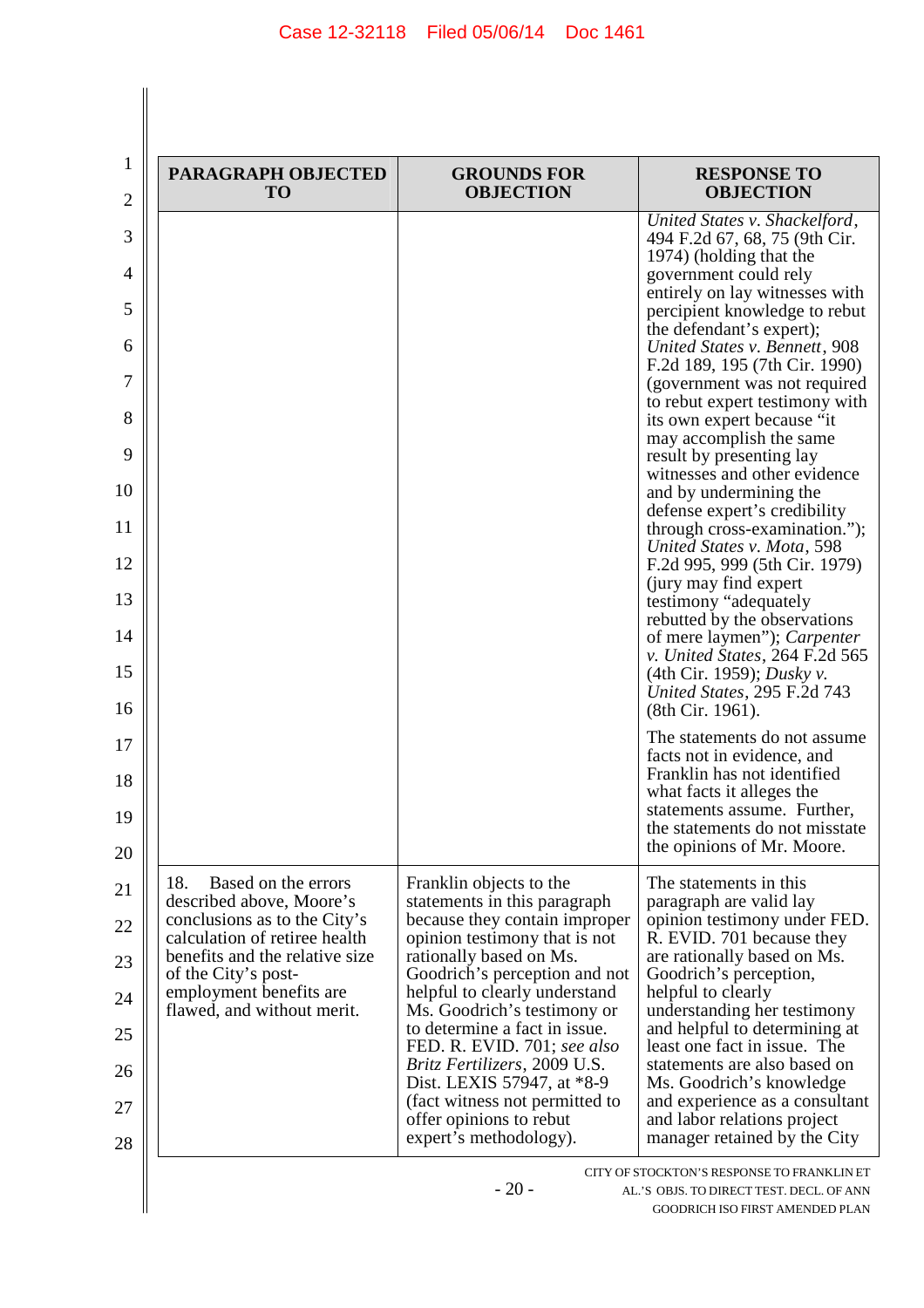| PARAGRAPH OBJECTED<br><b>TO</b> | <b>GROUNDS FOR</b><br><b>OBJECTION</b> | <b>RESPONSE TO</b><br><b>OBJECTION</b>                                       |
|---------------------------------|----------------------------------------|------------------------------------------------------------------------------|
|                                 |                                        | since January 9, 201 $\overline{1, \text{in}}$<br>which such capacity as the |
|                                 |                                        | City's labor relations project                                               |
|                                 |                                        | manager, she coordinates the<br>City's labor negotiations with               |
|                                 |                                        | all of its employee groups and                                               |
|                                 |                                        | prepares recommendations for<br>the City regarding its                       |
|                                 |                                        | negotiations. Cf. Int'l Ass'n                                                |
|                                 |                                        | of Firefighters, Local 1186 v.<br>City of Vallejo, 48 B.R. 208,              |
|                                 |                                        | 292-93 (B.A.P. 9th Cir. 2009)<br>(upholding the bankruptcy                   |
|                                 |                                        | court's admission of the                                                     |
|                                 |                                        | testimony of the City of<br>Vallejo's Assistant Finance                      |
|                                 |                                        | Director regarding Vallejo's<br>financial conditions and                     |
|                                 |                                        | constraints even though the                                                  |
|                                 |                                        | testimony "arguably contained<br>legal conclusions" because the              |
|                                 |                                        | testimony pertained to the                                                   |
|                                 |                                        | "complex[]" area of municipal<br>accounting and promoted                     |
|                                 |                                        | "judicial efficiency") (citing<br>FRE 701).                                  |
|                                 |                                        | Furthermore, expert testimony                                                |
|                                 |                                        | may be rebutted by the                                                       |
|                                 |                                        | testimony of lay witnesses.<br>United States v. Shackelford,                 |
|                                 |                                        | 494 F.2d 67, 68, 75 (9th Cir.<br>1974) (holding that the                     |
|                                 |                                        | government could rely                                                        |
|                                 |                                        | entirely on lay witnesses with<br>percipient knowledge to rebut              |
|                                 |                                        | the defendant's expert);                                                     |
|                                 |                                        | United States v. Bennett, 908<br>F.2d 189, 195 (7th Cir. 1990)               |
|                                 |                                        | (government was not required<br>to rebut expert testimony with               |
|                                 |                                        | its own expert because "it                                                   |
|                                 |                                        | may accomplish the same<br>result by presenting lay                          |
|                                 |                                        | witnesses and other evidence                                                 |
|                                 |                                        | and by undermining the<br>defense expert's credibility                       |
|                                 |                                        | through cross-examination.");                                                |
|                                 |                                        | United States v. Mota, 598<br>F.2d 995, 999 (5th Cir. 1979)                  |
|                                 |                                        | (jury may find expert)<br>testimony "adequately"                             |